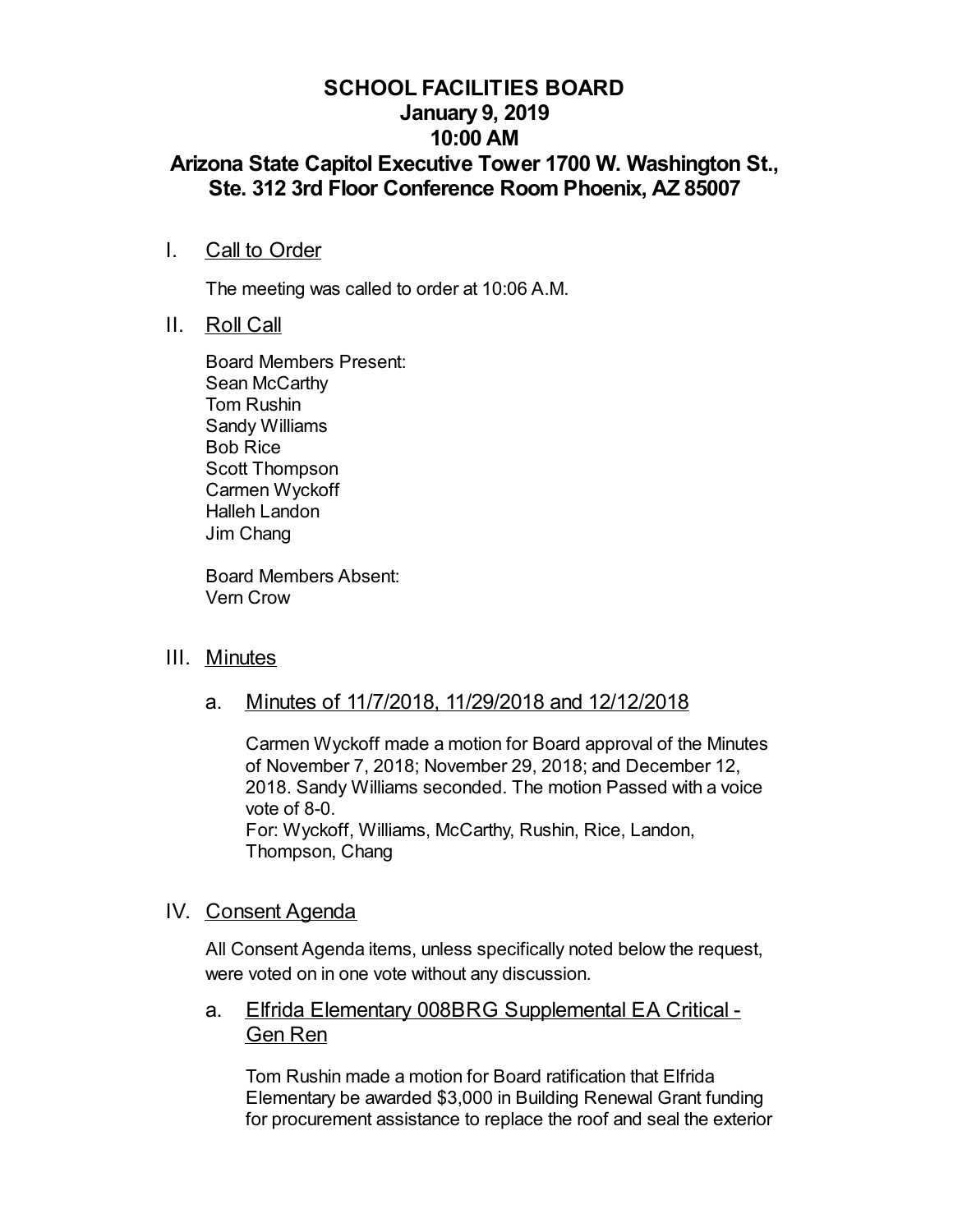walls on Building 1013 at Elfrida Elementary School (project number 020412101-1013-008BRG). SFB staff will participate in a preaward meeting to review with the responsive bidders and determine that all scope of work defined by the construction documents are included and adhered to in the bid proposals. This is a condition that must be met prior to the release of funds. Any award based on an estimate is subject to SFB staff approval of the procurement process and award of the bid or quote as applicable prior to distribution of funds to the district. Carmen Wyckoff seconded. The motion Passed with a voice vote of 7-0. For: Rushin, Wyckoff, McCarthy, Williams, Rice, Landon, Chang

Abstain: Thompson

#### b. Buckeye Elementary ID6235 Critical - Roofing

Tom Rushin made a motion for Board approval of the staff recommendation that Buckeye Elementary be awarded \$3,950 in Building Renewal Grant funding to assess the condition of the roof on Building 1001 at Steven R. Jasinski Elementary. SFB staff will participate in a pre-award meeting to review with the responsive bidders and determine that all scope of work defined by the construction documents are included and adhered to in the bid proposals. This is a condition that must be met prior to the release of funds. Any award based on an estimate is subject to SFB staff approval of the procurement process and award of the bid or quote as applicable prior to distribution of funds to the district. Carmen Wyckoff seconded. The motion Passed with a voice vote of 7-0. For: Rushin, Wyckoff, McCarthy, Williams, Rice, Landon, Chang Abstain: Thompson

## c. Buckeye Elementary ID6239 Critical - Roofing

Tom Rushin made a motion for Board approval of the staff recommendation that Buckeye Elementary be awarded \$4,150 in Building Renewal Grant funding to assess the condition of the roof on Building 1001 at Westpark. SFB staff will participate in a preaward meeting to review with the responsive bidders and determine that all scope of work defined by the construction documents are included and adhered to in the bid proposals. This is a condition that must be met prior to the release of funds. Any award based on an estimate is subject to SFB staff approval of the procurement process and award of the bid or quote as applicable prior to distribution of funds to the district. Carmen Wyckoff seconded. The motion Passed with a voice vote of 7-0. For: Rushin, Wyckoff, McCarthy, Williams, Rice, Landon, Chang Abstain: Thompson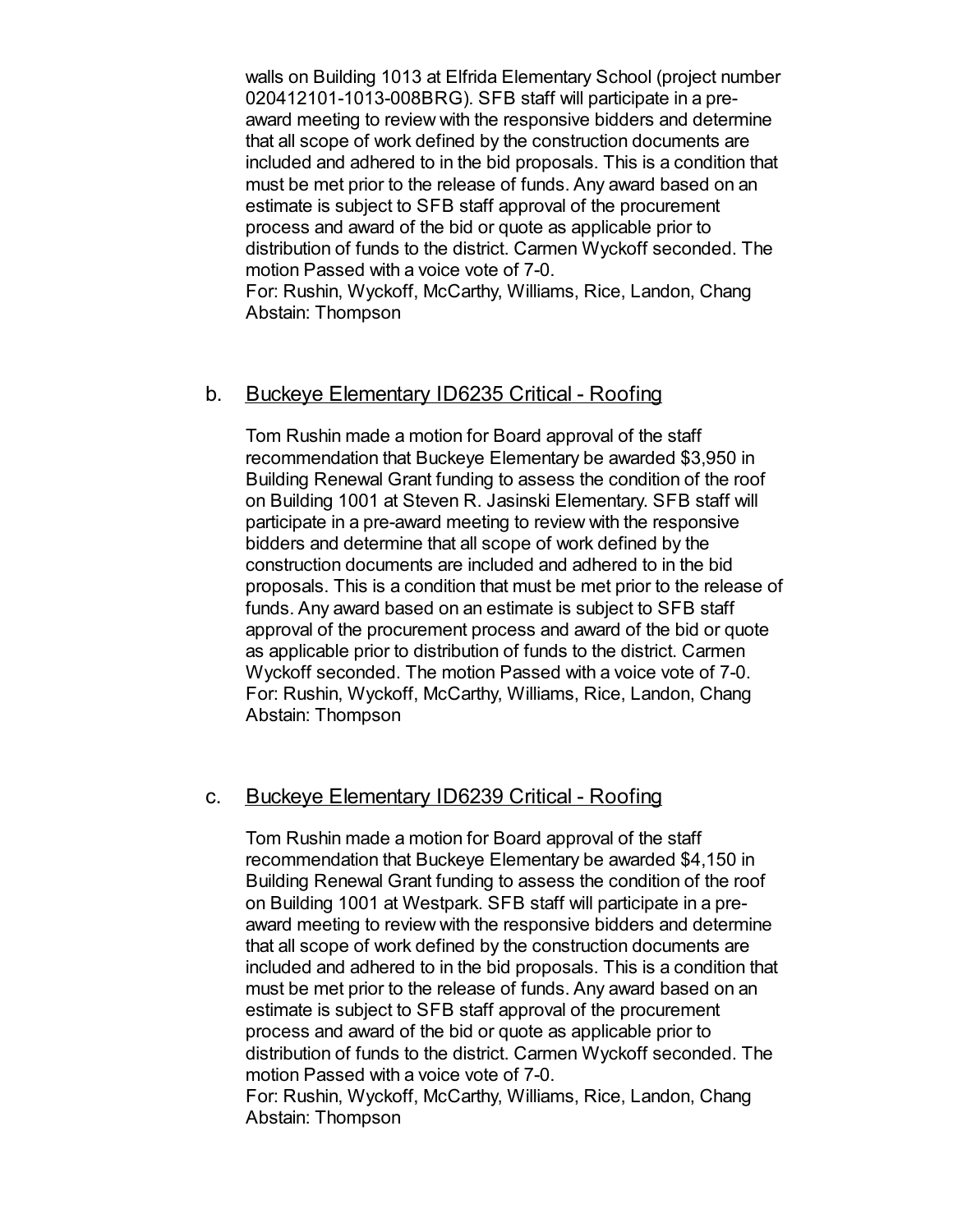## d. Buckeye Elementary ID6241 Critical - Roofing

Tom Rushin made a motion for Board approval of the staff recommendation that Buckeye Elementary be awarded \$4,250 in Building Renewal Grant funding to assess the condition of the roof on Building 1001 at Sundance Elementary. SFB staff will participate in a pre-award meeting to review with the responsive bidders and determine that all scope of work defined by the construction documents are included and adhered to in the bid proposals. This is a condition that must be met prior to the release of funds. Any award based on an estimate is subject to SFB staff approval of the procurement process and award of the bid or quote as applicable prior to distribution of funds to the district. Carmen Wyckoff seconded. The motion Passed with a voice vote of 7-0. For: Rushin, Wyckoff, McCarthy, Williams, Rice, Landon, Chang Abstain: Thompson

## e. Aguila Elementary ID5654 Critical - Surfaces

Tom Rushin made a motion for Board approval of the staff recommendation that Aguila Elementary be awarded \$12,500 in Building Renewal Grant funding for professional design services to replace the gym floor in Building 1008 at Aguila Elementary School. SFB staff will participate in a pre-award meeting to review with the responsive bidders and determine that all scope of work defined by the construction documents are included and adhered to in the bid proposals. This is a condition that must be met prior to the release of funds. Any award based on an estimate is subject to SFB staff approval of the procurement process and award of the bid or quote as applicable prior to distribution of funds to the district. Carmen Wyckoff seconded. The motion Passed with a voice vote of 7-0. For: Rushin, Wyckoff, McCarthy, Williams, Rice, Landon, Chang Abstain: Thompson

## f. Ash Creek Elementary ID6253 Critical - HVAC

Tom Rushin made a motion for Board approval of the staff recommendation that Ash Creek Elementary be awarded \$8,394 in Building Renewal Grant funding to replace a 5-ton gas pack unit on Building 1006 at Ash Creek Elementary School. This includes \$763 in contingency that will only be used with SFB staff written approval. SFB staff will participate in a pre-award meeting to review with the responsive bidders and determine that all scope of work defined by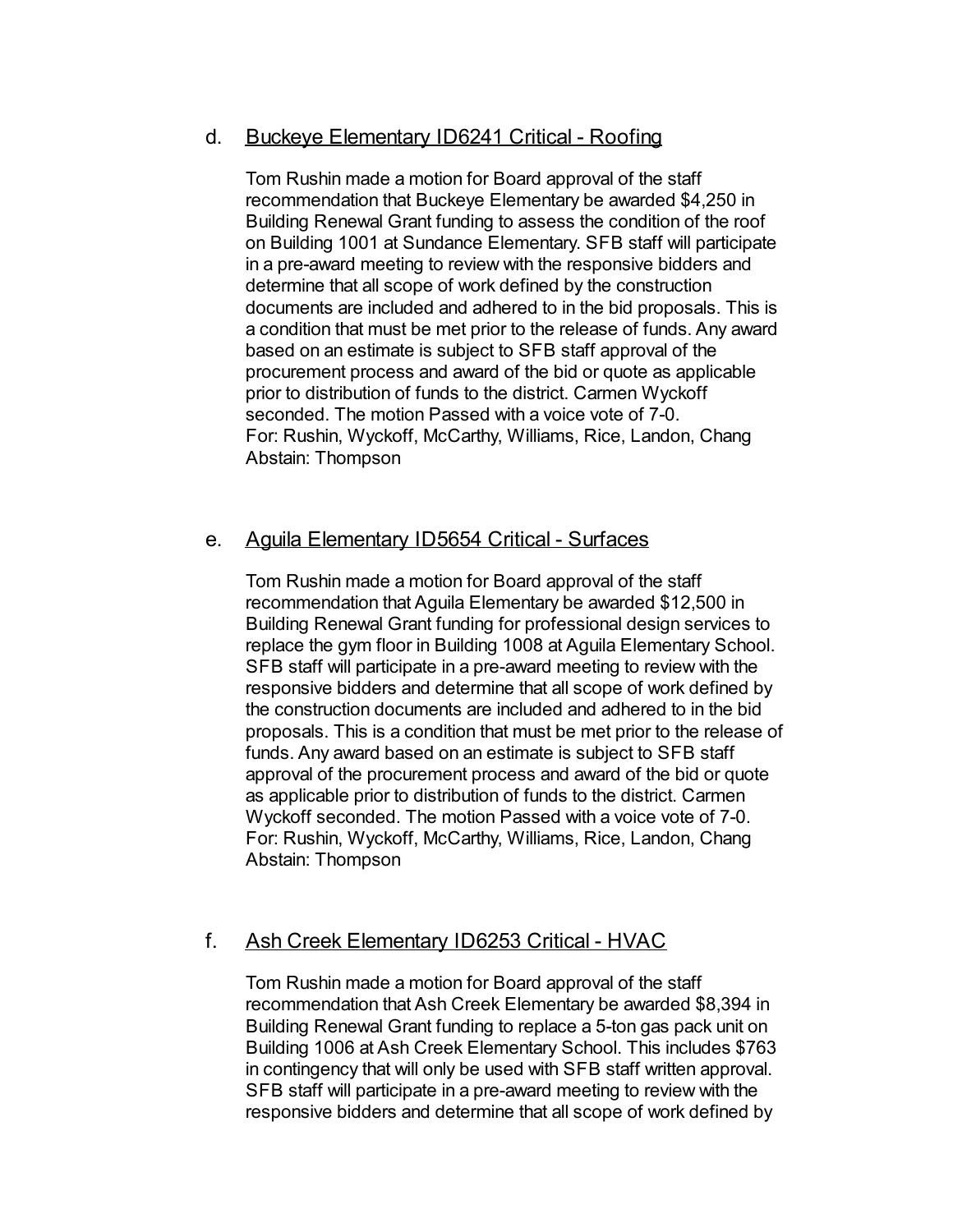the construction documents are included and adhered to in the bid proposals. This is a condition that must be met prior to the release of funds. Any award based on an estimate is subject to SFB staff approval of the procurement process and award of the bid or quote as applicable prior to distribution of funds to the district. Carmen Wyckoff seconded. The motion Passed with a voice vote of 7-0. For: Rushin, Wyckoff, McCarthy, Williams, Rice, Landon, Chang Abstain: Thompson

## g. Flowing Wells Unified ID6244 Critical - HVAC

Tom Rushin made a motion for Board approval of the staff recommendation that Flowing Wells Unified be awarded \$16,385 in Building Renewal Grant funding to replace two evaporative coolers on Building 1009 at Flowing Wells Junior High School. This includes \$1,490 in contingency that will only be used with SFB staff written approval. SFB staff will participate in a pre-award meeting to review with the responsive bidders and determine that all scope of work defined by the construction documents are included and adhered to in the bid proposals. This is a condition that must be met prior to the release of funds. Any award based on an estimate is subject to SFB staff approval of the procurement process and award of the bid or quote as applicable prior to distribution of funds to the district. Carmen Wyckoff seconded. The motion Passed with a voice vote of 7-0.

For: Rushin, Wyckoff, McCarthy, Williams, Rice, Landon, Chang Abstain: Thompson

## h. Higley Unified ID6168 028BRG EA Critical - HVAC

Tom Rushin made a motion for Board ratification that Higley Unified be awarded \$6,738 in Building Renewal Grant funding to replace a 5-ton split system on Building 1006 at Higley Traditional Academy (formerly Higley Elementary School) (project number 07026001S1006-028BRG). This includes \$500 in contingency that will only be used with SFB staff written approval. SFB staff will participate in a pre-award meeting to review with the responsive bidders and determine that all scope of work defined by the construction documents are included and adhered to in the bid proposals. This is a condition that must be met prior to the release of funds. Any award based on an estimate is subject to SFB staff approval of the procurement process and award of the bid or quote as applicable prior to distribution of funds to the district. Carmen Wyckoff seconded. The motion Passed with a voice vote of 7-0. For: Rushin, Wyckoff, McCarthy, Williams, Rice, Landon, Chang Abstain: Thompson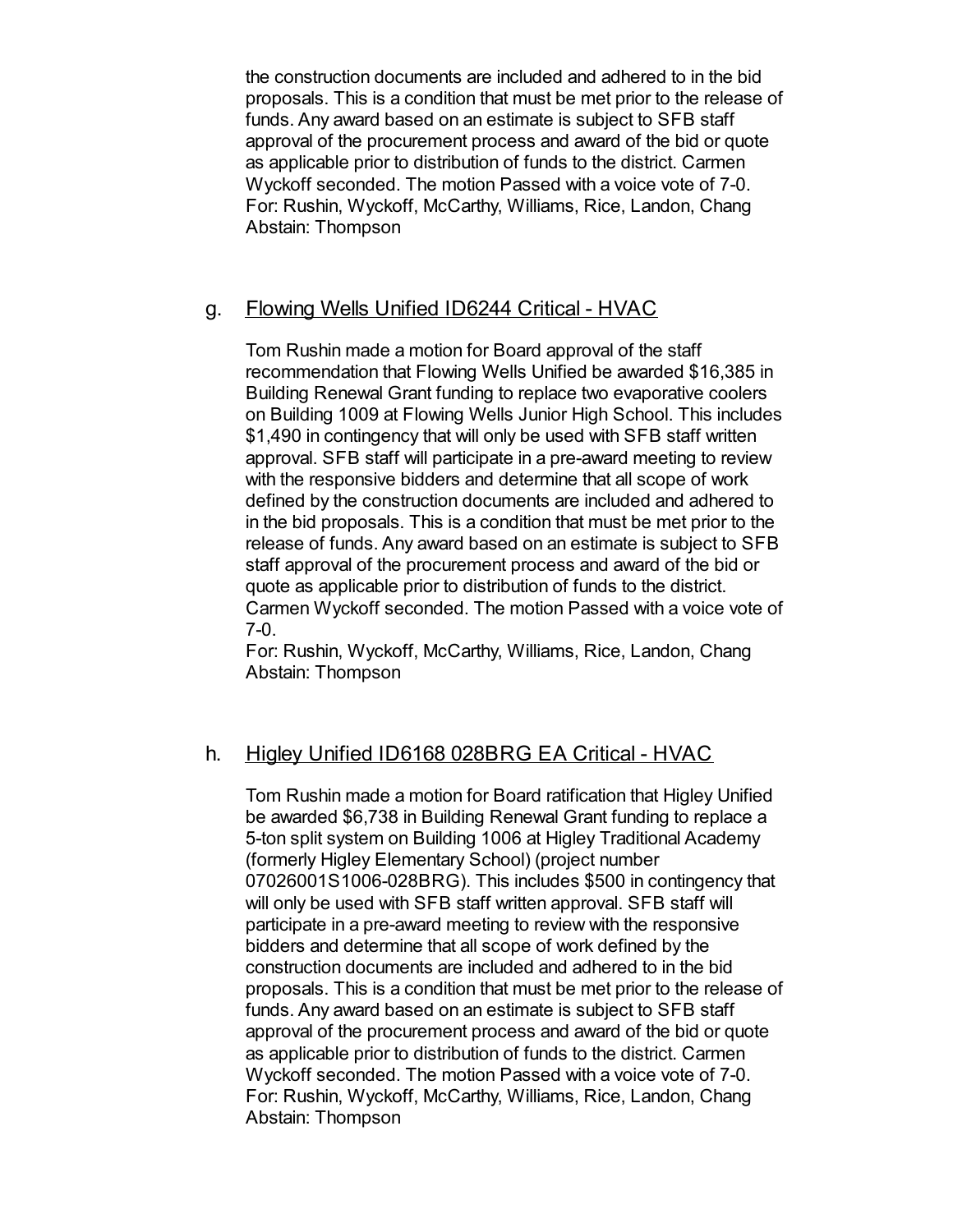## i. Higley Unified ID6294 Critical - HVAC

Tom Rushin made a motion for Board approval of the staff recommendation that Higley Unified be awarded \$6,795 in Building Renewal Grant funding to replace the 2.5-ton mini-split system serving the IDF room in Building 1003 at Cortina Elementary. This includes \$500 in contingency that will only be used with SFB staff written approval. SFB staff will participate in a pre-award meeting to review with the responsive bidders and determine that all scope of work defined by the construction documents are included and adhered to in the bid proposals. This is a condition that must be met prior to the release of funds. Any award based on an estimate is subject to SFB staff approval of the procurement process and award of the bid or quote as applicable prior to distribution of funds to the district. Carmen Wyckoff seconded. The motion Passed with a voice vote of 7-0.

For: Rushin, Wyckoff, McCarthy, Williams, Rice, Landon, Chang Abstain: Thompson

## j. Litchfield Elementary ID6130 036BRG EA Critical - HVAC

Tom Rushin made a motion for Board ratification that Litchfield Elementary be awarded \$9,588 in Building Renewal Grant funding to replace a 5-ton heat pump on Building 1006 at Scott L. Libby Elementary School (project number 070479102-1006-036BRG). This includes \$1,000 in contingency that will only be used with SFB staff-written approval. SFB staff will participate in a pre-award meeting to review with the responsive bidders and determine that all scope of work defined by the construction documents are included and adhered to in the bid proposals. This is a condition that must be met prior to the release of funds. Any award based on an estimate is subject to SFB staff approval of the procurement process and award of the bid or quote as applicable prior to distribution of funds to the district. Carmen Wyckoff seconded. The motion Passed with a voice vote of 7-0.

For: Rushin, Wyckoff, McCarthy, Williams, Rice, Landon, Chang Abstain: Thompson

#### k. Litchfield Elementary ID6236 038BRG EA Critical - HVAC

Tom Rushin made a motion for Board ratification that Litchfield Elementary be awarded \$10,256 in Building Renewal Grant funding to replace a 5-ton heat pump unit serving Building 1007 at Verrado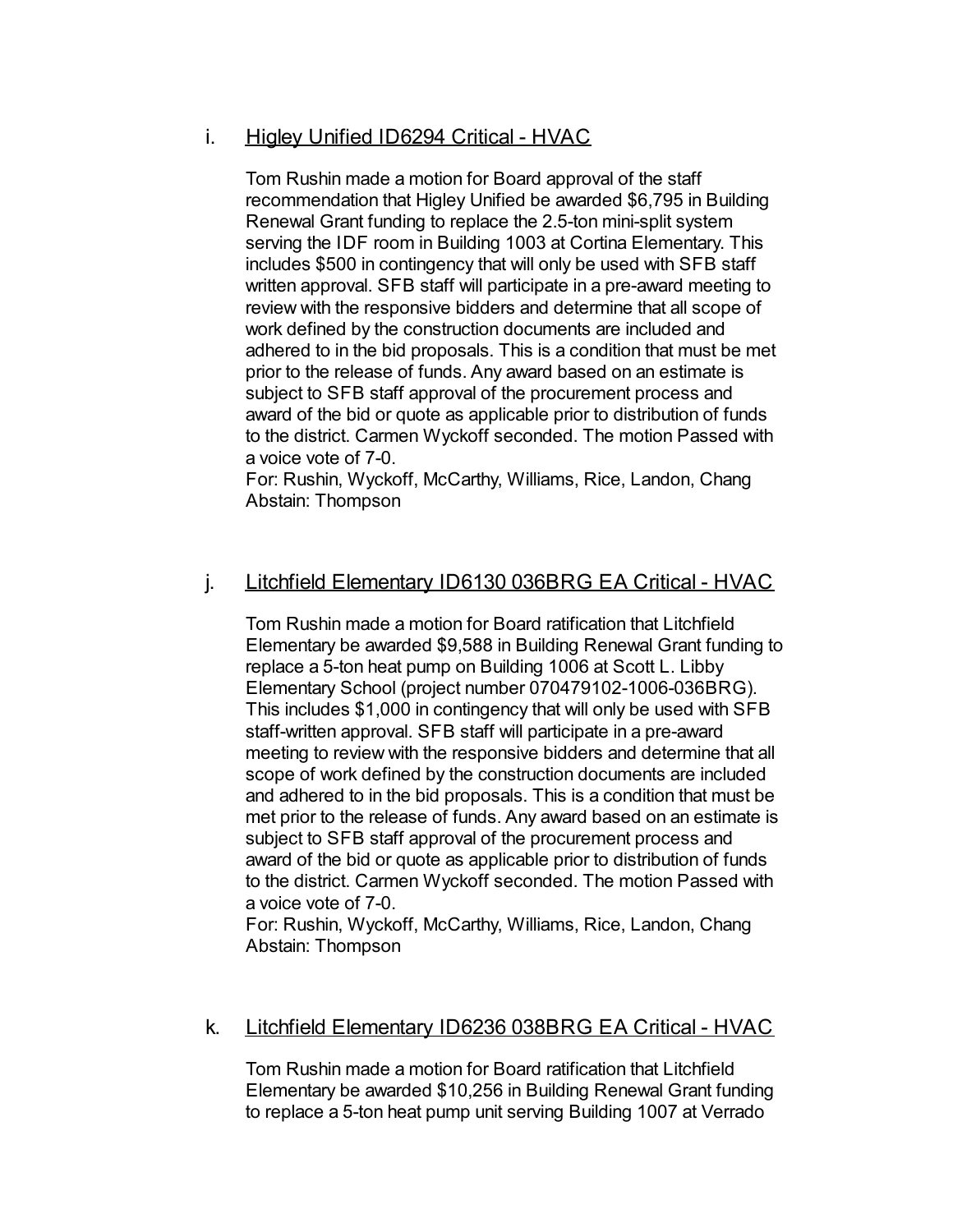Middle School (project number 070479110-1007-038BRG). This includes \$800 in contingency that will only be used with SFB staff written approval. The district will contribute \$659 towards the cost of the project due to excluded space. SFB staff will participate in a preaward meeting to review with the responsive bidders and determine that all scope of work defined by the construction documents are included and adhered to in the bid proposals. This is a condition that must be met prior to the release of funds. Any award based on an estimate is subject to SFB staff approval of the procurement process and award of the bid or quote as applicable prior to distribution of funds to the district. Carmen Wyckoff seconded. The motion Passed with a voice vote of 7-0. For: Rushin, Wyckoff, McCarthy, Williams, Rice, Landon, Chang Abstain: Thompson

#### l. Mesa Unified ID6098 Critical - HVAC

Tom Rushin made a motion for Board approval of the staff recommendation that Mesa Unified be awarded \$4,400 in Building Renewal Grant funding for professional design services to replace the air handler on Building 1014 at Westwood High School. SFB staff will participate in a pre-award meeting to review with the responsive bidders and determine that all scope of work defined by the construction documents are included and adhered to in the bid proposals. This is a condition that must be met prior to the release of funds. Any award based on an estimate is subject to SFB staff approval of the procurement process and award of the bid or quote as applicable prior to distribution of funds to the district. Carmen Wyckoff seconded. The motion Passed with a voice vote of 7-0. For: Rushin, Wyckoff, McCarthy, Williams, Rice, Landon, Chang Abstain: Thompson

#### m. Mesa Unified ID6103 Critical - HVAC

Tom Rushin made a motion for Board approval of the staff recommendation that Mesa Unified be awarded \$35,962 in Building Renewal Grant funding to replace HVAC unit on Building 1008 at Lowell Elementary School. This includes \$3,269 in contingency that will only be used with SFB staff written approval. The district will contribute \$325 for option A. SFB staff will participate in a pre-award meeting to review with the responsive bidders and determine that all scope of work defined by the construction documents are included and adhered to in the bid proposals. This is a condition that must be met prior to the release of funds. Any award based on an estimate is subject to SFB staff approval of the procurement process and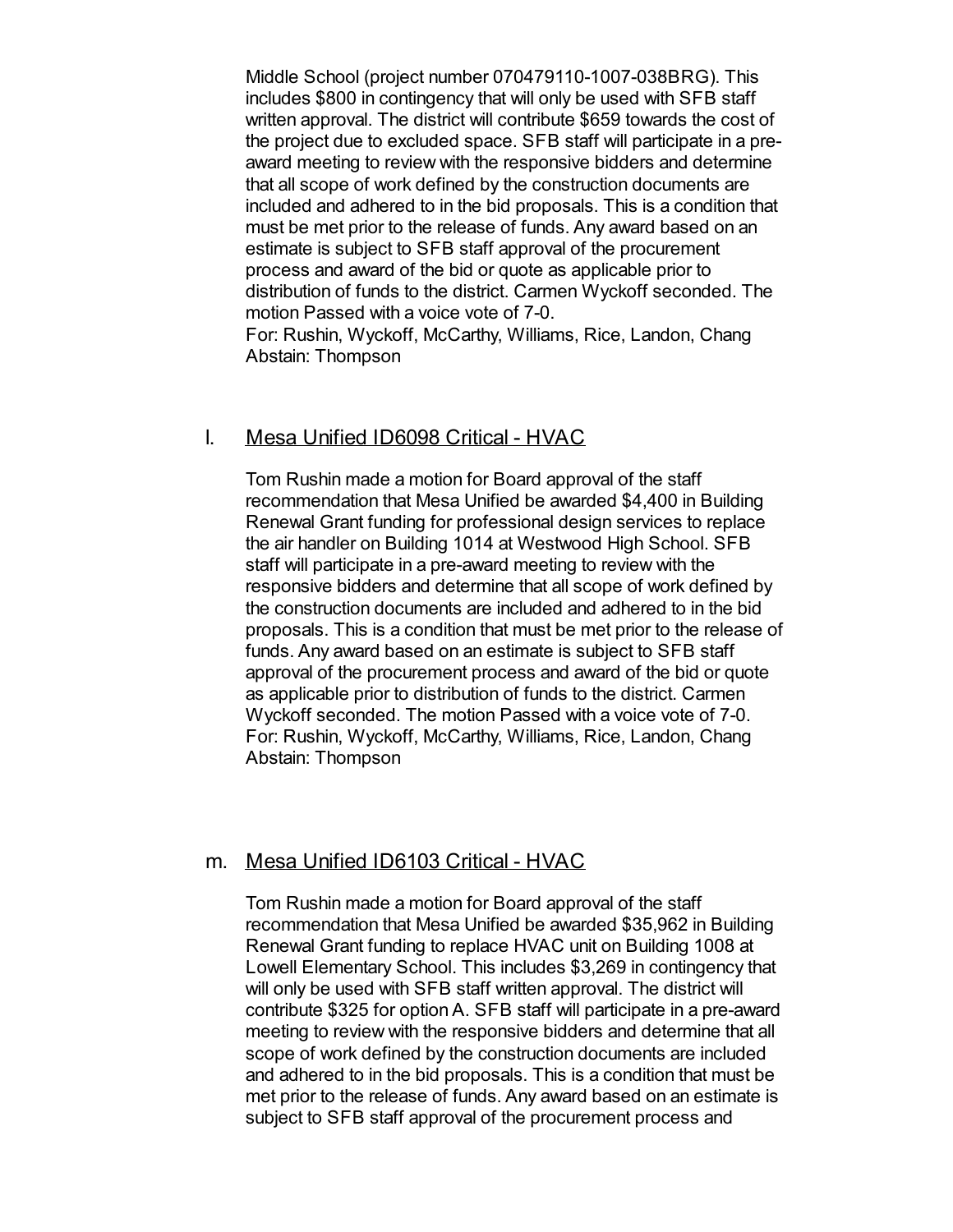award of the bid or quote as applicable prior to distribution of funds to the district. Carmen Wyckoff seconded. The motion Passed with a voice vote of 7-0. For: Rushin, Wyckoff, McCarthy, Williams, Rice, Landon, Chang

Abstain: Thompson

## n. Mesa Unified ID6104 Critical - HVAC

Tom Rushin made a motion for Board approval of the staff recommendation that Mesa Unified be awarded \$43,258 in Building Renewal Grant funding to replace a 25-ton HVAC unit on Building 1008 at Lowell Elementary School. This includes \$3,933 in contingency that will only be used with SFB staff written approval. SFB staff will participate in a pre-award meeting to review with the responsive bidders and determine that all scope of work defined by the construction documents are included and adhered to in the bid proposals. This is a condition that must be met prior to the release of funds. Any award based on an estimate is subject to SFB staff approval of the procurement process and award of the bid or quote as applicable prior to distribution of funds to the district. Carmen Wyckoff seconded. The motion Passed with a voice vote of 7-0. For: Rushin, Wyckoff, McCarthy, Williams, Rice, Landon, Chang Abstain: Thompson

# o. Payson Unified ID6260 017BRG EA Critical - HVAC

Tom Rushin made a motion for Board ratification that Payson Unified be awarded \$2,658 in Building Renewal Grant funding to replace adjustable/seismic duct connections that need to be replaced on Building 1003 at Payson High School (project number 040210201- 1003-017BRG). This includes \$800 in contingency that will only be used with SFB staff written approval. SFB staff will participate in a pre-award meeting to review with the responsive bidders and determine that all scope of work defined by the construction documents are included and adhered to in the bid proposals. This is a condition that must be met prior to the release of funds. Any award based on an estimate is subject to SFB staff approval of the procurement process and award of the bid or quote as applicable prior to distribution of funds to the district. Carmen Wyckoff seconded. The motion Passed with a voice vote of 7-0. For: Rushin, Wyckoff, McCarthy, Williams, Rice, Landon, Chang Abstain: Thompson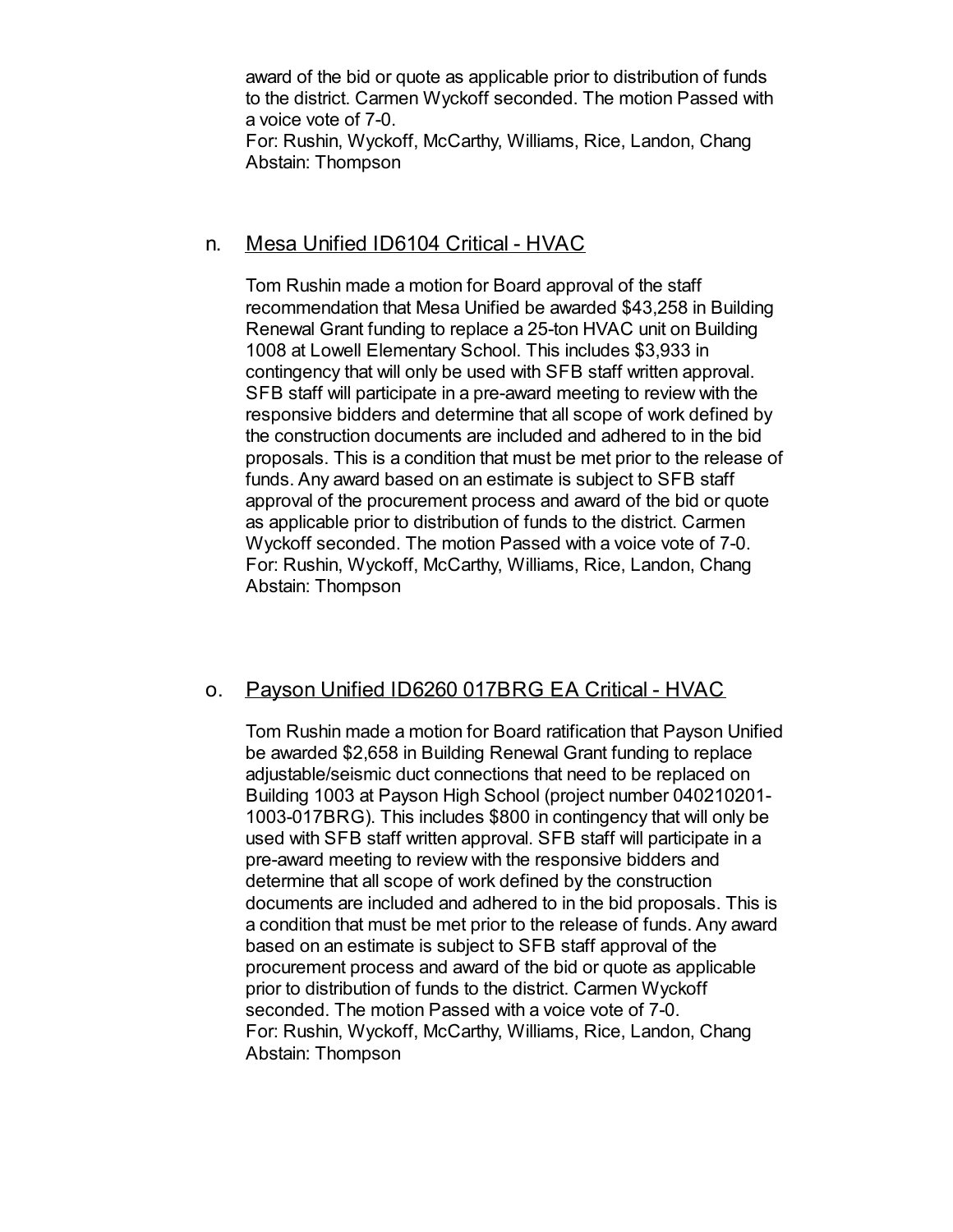# p. Prescott Unified 006BRG Supplemental EA Critical - **HVAC**

Tom Rushin made a motion for Board ratification that Prescott Unified be awarded an additional \$7,100 in Building Renewal Grant funding for additional design services to replace the basement heating boilers in the auditorium/music classroom Building 1002 at Prescott Mile High Middle School (project number 130201150- 1002-006BRG). SFB staff will participate in a pre-award meeting to review with the responsive bidders and determine that all scope of work defined by the construction documents are included and adhered to in the bid proposals. This is a condition that must be met prior to the release of funds. Any award based on an estimate is subject to SFB staff approval of the procurement process and award of the bid or quote as applicable prior to distribution of funds to the district. Carmen Wyckoff seconded. The motion Passed with a voice vote of 7-0.

For: Rushin, Wyckoff, McCarthy, Williams, Rice, Landon, Chang Abstain: Thompson

# q. Saddle Mountain Unified ID6273 Critical - HVAC

Tom Rushin made a motion for Board approval of the staff recommendation that Saddle Mountain Unified be awarded \$3,894 in Building Renewal Grant funding to replace the HVAC compressor on classroom 226 in Building 1001 at Tartesso Elementary. This includes \$354 in contingency that will only be used with SFB staff written approval. SFB staff will participate in a pre-award meeting to review with the responsive bidders and determine that all scope of work defined by the construction documents are included and adhered to in the bid proposals. This is a condition that must be met prior to the release of funds. Any award based on an estimate is subject to SFB staff approval of the procurement process and award of the bid or quote as applicable prior to distribution of funds to the district. Carmen Wyckoff seconded. The motion Passed with a voice vote of 7-0.

For: Rushin, Wyckoff, McCarthy, Williams, Rice, Landon, Chang Abstain: Thompson

## r. Young Elementary ID6274 005BRG EA Critical - HVAC

Tom Rushin made a motion for Board ratification that Young Elementary be awarded \$3,335 in Building Renewal Grant funding to repair a heating system on Building 1007 at Young Elementary School (project number 040305001-1007-005BRG). This includes \$800 in contingency that will only be used with SFB staff written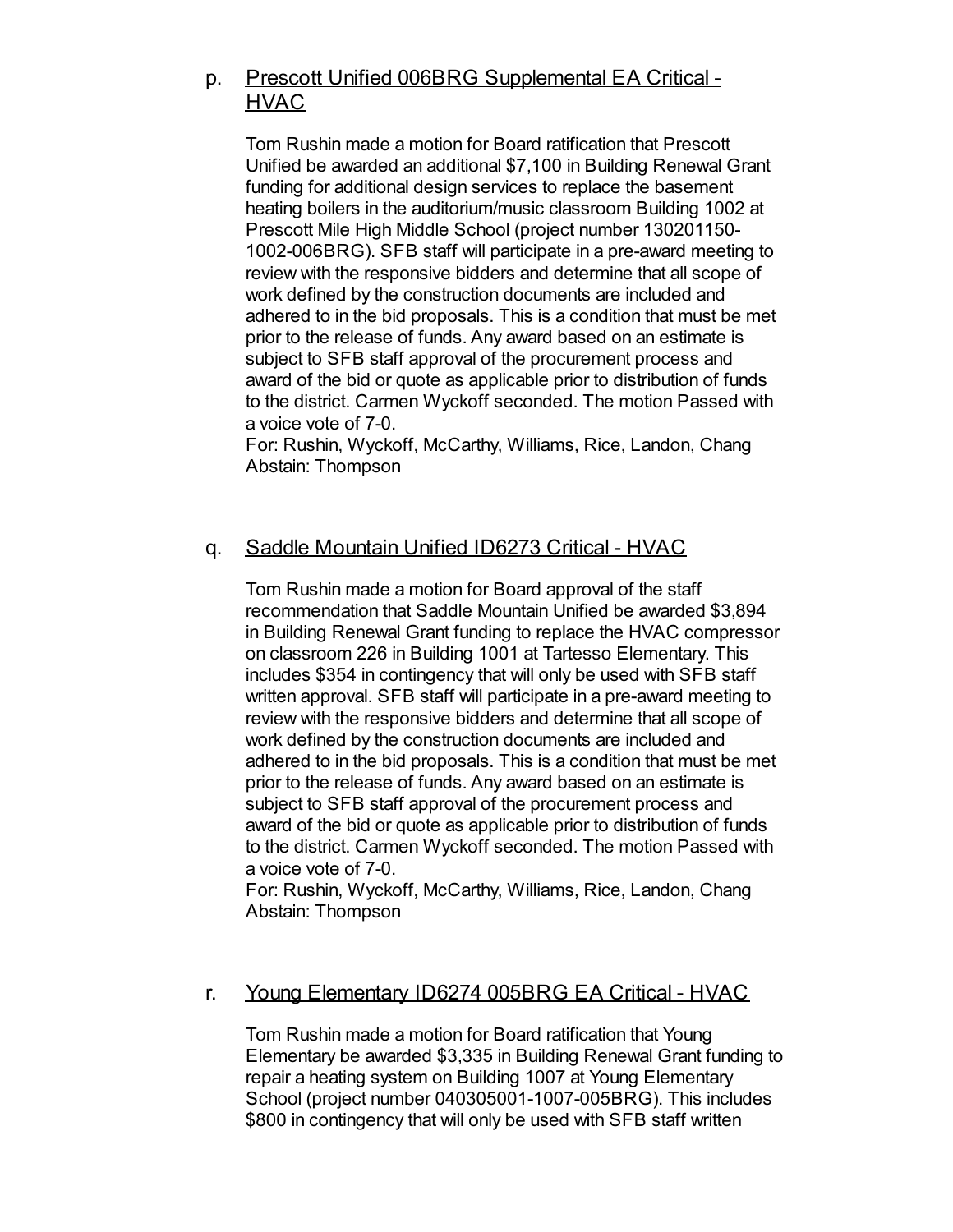approval. SFB staff will participate in a pre-award meeting to review with the responsive bidders and determine that all scope of work defined by the construction documents are included and adhered to in the bid proposals. This is a condition that must be met prior to the release of funds. Any award based on an estimate is subject to SFB staff approval of the procurement process and award of the bid or quote as applicable prior to distribution of funds to the district. Carmen Wyckoff seconded. The motion Passed with a voice vote of 7-0.

For: Rushin, Wyckoff, McCarthy, Williams, Rice, Landon, Chang Abstain: Thompson

## s. Blue Ridge Unified ID5618 028BRG EA Critical - Special **Systems**

Tom Rushin made a motion for Board ratification that Blue Ridge Unified be awarded \$3,330 in Building Renewal Grant funding to repair the fire alarm system serving Building(s) 1001 and 1002 at the former Blue Ridge Elementary School on White Mountain (project number 090232101-9999-028BRG). This includes \$800 in contingency that will only be used with SFB staff written approval. SFB staff will participate in a pre-award meeting to review with the responsive bidders and determine that all scope of work defined by the construction documents are included and adhered to in the bid proposals. This is a condition that must be met prior to the release of funds. Any award based on an estimate is subject to SFB staff approval of the procurement process and award of the bid or quote as applicable prior to distribution of funds to the district. Carmen Wyckoff seconded. The motion Passed with a voice vote of 7-0. For: Rushin, Wyckoff, McCarthy, Williams, Rice, Landon, Chang Abstain: Thompson

## t. Chino Valley Unified ID6272 Critical - Special Systems

Tom Rushin made a motion for Board approval of the staff recommendation that Chino Valley Unified be awarded \$18,033 in Building Renewal Grant funding to replace fire alarm conduit serving Chino Valley High School. This includes \$1,600 in contingency that will only be used with SFB staff written approval. SFB staff will participate in a pre-award meeting to review with the responsive bidders and determine that all scope of work defined by the construction documents are included and adhered to in the bid proposals. This is a condition that must be met prior to the release of funds. Any award based on an estimate is subject to SFB staff approval of the procurement process and award of the bid or quote as applicable prior to distribution of funds to the district. Carmen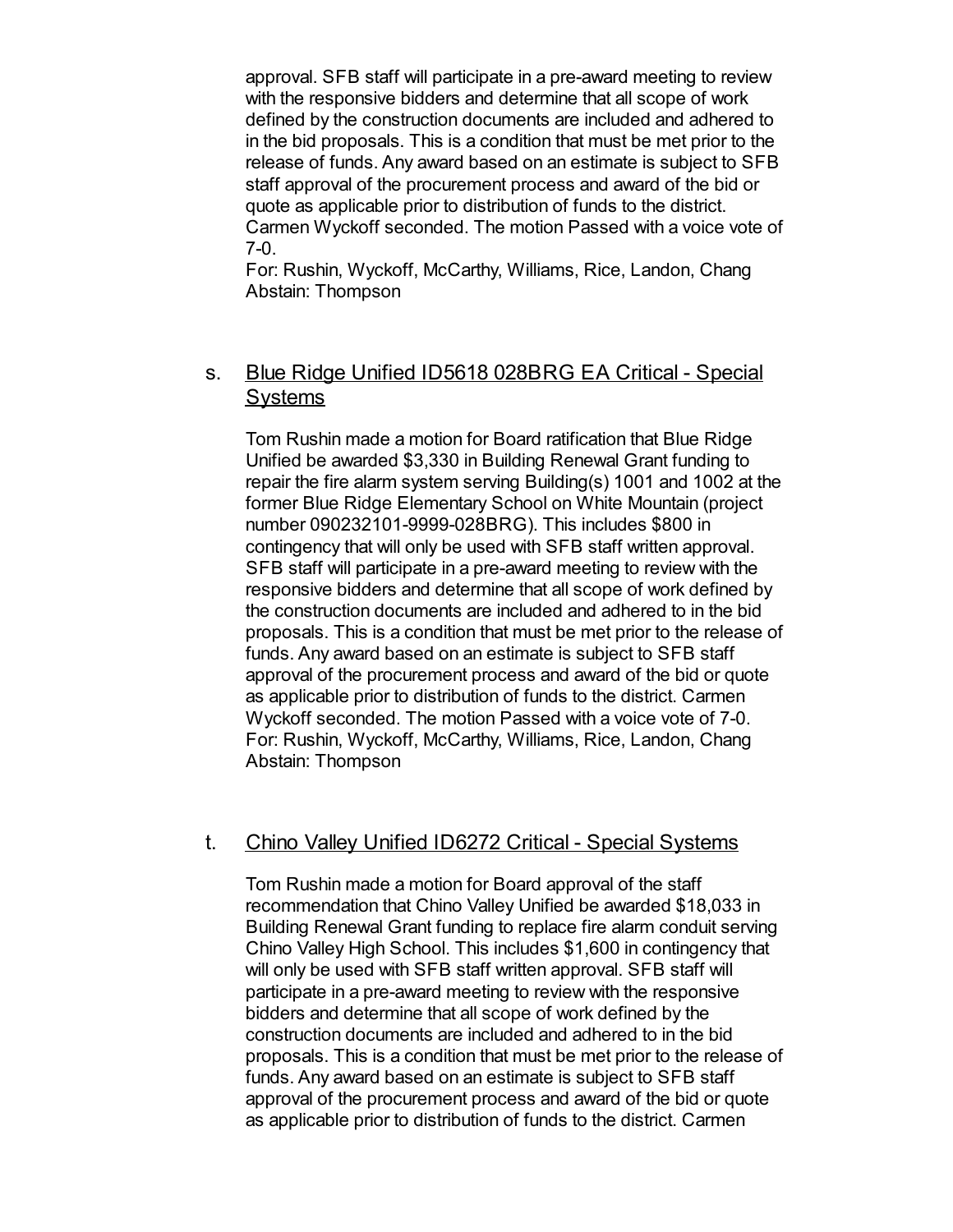Wyckoff seconded. The motion Passed with a voice vote of 7-0. For: Rushin, Wyckoff, McCarthy, Williams, Rice, Landon, Chang Abstain: Thompson

## u. Nadaburg Unified ID5946 011BRG EA Critical - Special **Systems**

Tom Rushin made a motion for Board ratification that Nadaburg Unified be awarded \$6,054 in Building Renewal Grant funding to repair the fire sprinkler system on Building(s) 1017, 1018, 1019, 1020 and 1021 at Nadaburg Elementary School (project number 070381101-9999-011BRG). This includes \$1,000 in contingency that will only be used with SFB staff written approval. SFB staff will participate in a pre-award meeting to review with the responsive bidders and determine that all scope of work defined by the construction documents are included and adhered to in the bid proposals. This is a condition that must be met prior to the release of funds. Any award based on an estimate is subject to SFB staff approval of the procurement process and award of the bid or quote as applicable prior to distribution of funds to the district. Carmen Wyckoff seconded. The motion Passed with a voice vote of 7-0. For: Rushin, Wyckoff, McCarthy, Williams, Rice, Landon, Chang Abstain: Thompson

## v. Buckeye Elementary ID6183 009BRG EA Critical - **Plumbing**

Tom Rushin made a motion for Board ratification that Buckeye Elementary be awarded \$8,937 in Building Renewal Grant funding to replace the water heater on Building 1001 at Westpark School (project number 070433103-1001-009BRG). This includes \$800 in contingency that will only be used with SFB staff written approval. SFB staff will participate in a pre-award meeting to review with the responsive bidders and determine that all scope of work defined by the construction documents are included and adhered to in the bid proposals. This is a condition that must be met prior to the release of funds. Any award based on an estimate is subject to SFB staff approval of the procurement process and award of the bid or quote as applicable prior to distribution of funds to the district. Carmen Wyckoff seconded. The motion Passed with a voice vote of 7-0. For: Rushin, Wyckoff, McCarthy, Williams, Rice, Landon, Chang Abstain: Thompson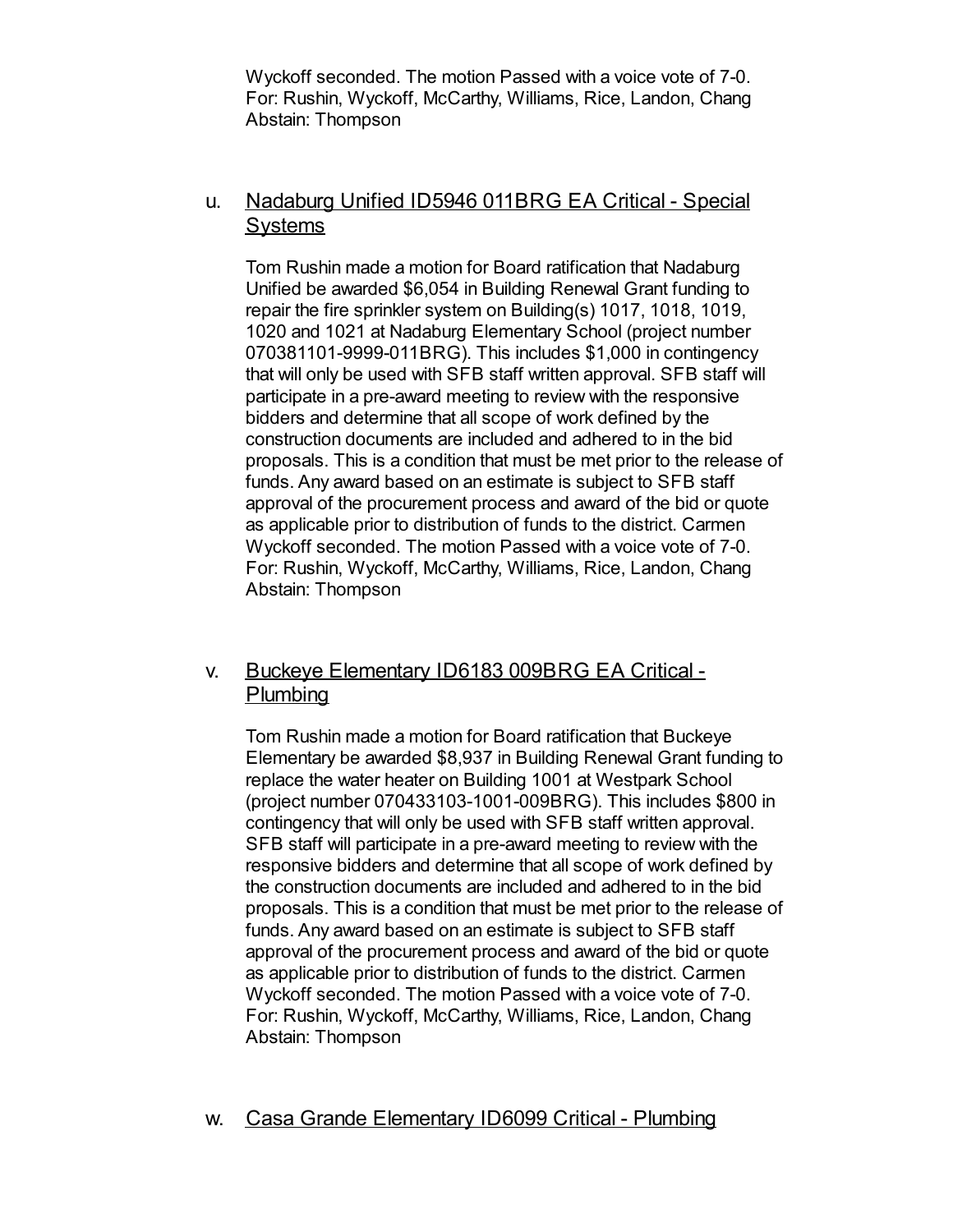Tom Rushin made a motion for Board approval of the staff recommendation that Casa Grande Elementary be awarded \$8,343 in Building Renewal Grant funding to replace the outdoor drinking fountain serving Building 1001 at Desert Willow Elementary School. This includes \$500 in contingency that will only be used with SFB staff written approval. SFB staff will participate in a pre-award meeting to review with the responsive bidders and determine that all scope of work defined by the construction documents are included and adhered to in the bid proposals. This is a condition that must be met prior to the release of funds. Any award based on an estimate is subject to SFB staff approval of the procurement process and award of the bid or quote as applicable prior to distribution of funds to the district. Carmen Wyckoff seconded. The motion Passed with a voice vote of 7-0.

For: Rushin, Wyckoff, McCarthy, Williams, Rice, Landon, Chang Abstain: Thompson

## x. Creighton Elementary ID6266 Critical - Plumbing

Tom Rushin made a motion for Board approval of the staff recommendation that Creighton Elementary be awarded \$7,743 in Building Renewal Grant funding to replace a water heater on Building 1030 at Papago School. This includes \$707 in contingency that will only be used with SFB staff written approval. Due to excluded space, the district will contribute \$5,309 or 43% towards the cost of the project. SFB staff will participate in a pre-award meeting to review with the responsive bidders and determine that all scope of work defined by the construction documents are included and adhered to in the bid proposals. This is a condition that must be met prior to the release of funds. Any award based on an estimate is subject to SFB staff approval of the procurement process and award of the bid or quote as applicable prior to distribution of funds to the district. Carmen Wyckoff seconded. The motion Passed with a voice vote of 7-0.

For: Rushin, Wyckoff, McCarthy, Williams, Rice, Landon, Chang Abstain: Thompson

## y. Joseph City Unified ID6275 018BRG EA Critical - Plumbing

Tom Rushin made a motion for Board ratification that Joseph City Unified be awarded \$23,148 in Building Renewal Grant funding to repair the boiler on Building 1001 at Joseph City Jr/Sr High School (project number 090202002-1001-018BRG). This includes \$2,100 in contingency that will only be used with SFB staff written approval.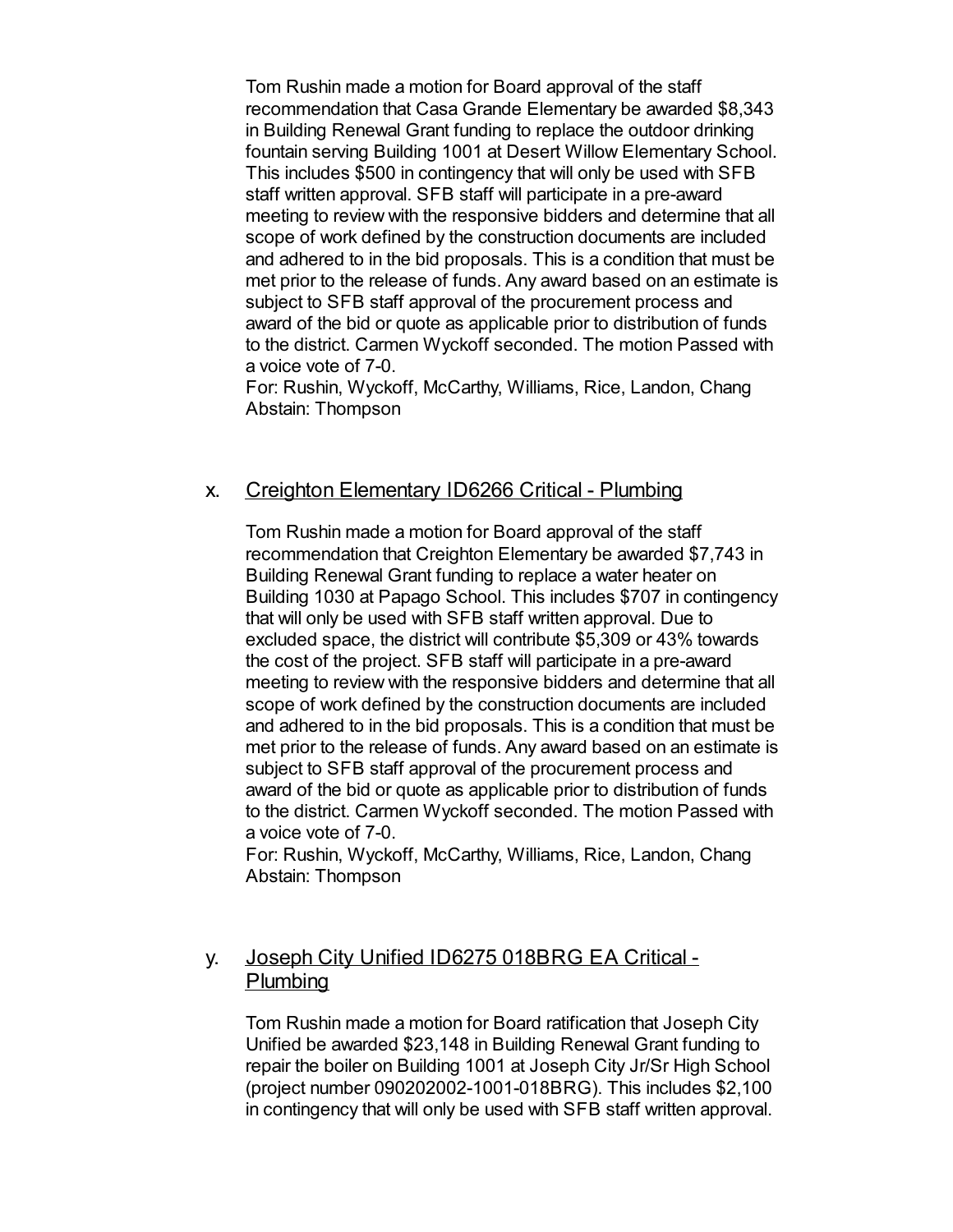SFB staff will participate in a pre-award meeting to review with the responsive bidders and determine that all scope of work defined by the construction documents are included and adhered to in the bid proposals. This is a condition that must be met prior to the release of funds. Any award based on an estimate is subject to SFB staff approval of the procurement process and award of the bid or quote as applicable prior to distribution of funds to the district. Carmen Wyckoff seconded. The motion Passed with a voice vote of 7-0. For: Rushin, Wyckoff, McCarthy, Williams, Rice, Landon, Chang Abstain: Thompson

## z. Murphy Elementary ID6158 004BRG EA Critical - Plumbing

Tom Rushin made a motion for Board ratification that Murphy Elementary be awarded \$6,000 in Building Renewal Grant funding to replace the main water line at Jack L Kuban Elementary School (project number 070421102-9999-004BRG). This includes \$1,000 in contingency that will only be used with SFB staff written approval. SFB staff will participate in a pre-award meeting to review with the responsive bidders and determine that all scope of work defined by the construction documents are included and adhered to in the bid proposals. This is a condition that must be met prior to the release of funds. Any award based on an estimate is subject to SFB staff approval of the procurement process and award of the bid or quote as applicable prior to distribution of funds to the district. Carmen Wyckoff seconded. The motion Passed with a voice vote of 7-0. For: Rushin, Wyckoff, McCarthy, Williams, Rice, Landon, Chang Abstain: Thompson

## aa. Murphy Elementary ID6276 006BRG EA Critical - Plumbing

Tom Rushin made a motion for Board ratification that Murphy Elementary be awarded \$2,472 in Building Renewal Grant funding to repair an underground water line on Building 1004 at William R Sullivan Elementary School (project number 070421103-1004- 006BRG). This includes \$500 in contingency that will only be used with SFB staff written approval. SFB staff will participate in a preaward meeting to review with the responsive bidders and determine that all scope of work defined by the construction documents are included and adhered to in the bid proposals. This is a condition that must be met prior to the release of funds. Any award based on an estimate is subject to SFB staff approval of the procurement process and award of the bid or quote as applicable prior to distribution of funds to the district. Carmen Wyckoff seconded. The motion Passed with a voice vote of 7-0. For: Rushin, Wyckoff, McCarthy, Williams, Rice, Landon, Chang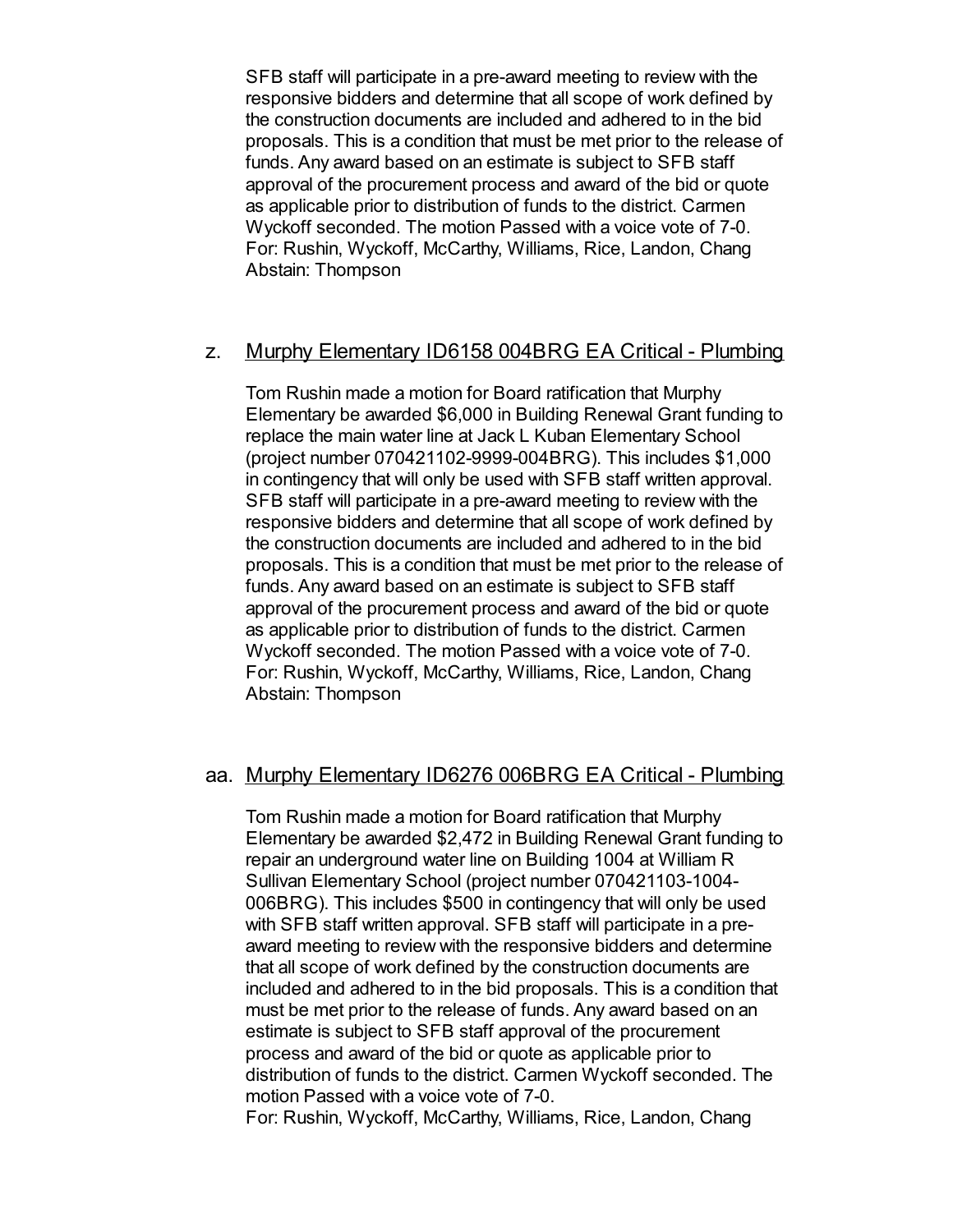Abstain: Thompson

## ab. Ray Unified ID6279 Critical - Plumbing

Tom Rushin made a motion for Board approval of the staff recommendation that Ray Unified be awarded \$2,500 in Building Renewal Grant funding to assess replacement of four water heaters with an on-demand system on Building(s) 1017, 1018 and 1019 at Ray High School. SFB staff will participate in a pre-award meeting to review with the responsive bidders and determine that all scope of work defined by the construction documents are included and adhered to in the bid proposals. This is a condition that must be met prior to the release of funds. Any award based on an estimate is subject to SFB staff approval of the procurement process and award of the bid or quote as applicable prior to distribution of funds to the district. Carmen Wyckoff seconded. The motion Passed with a voice vote of 7-0.

For: Rushin, Wyckoff, McCarthy, Williams, Rice, Landon, Chang Abstain: Thompson

## ac. Superior Unified ID6277 018BRG EA Critical - Plumbing

Tom Rushin made a motion for Board ratification that Superior Unified be awarded \$12,416 in Building Renewal Grant funding to repair gas leaks on Building 1002 at John F Kennedy School (project number 110215101-1002-018BRG). This includes \$1,130 in contingency that will only be used with SFB staff written approval. SFB staff will participate in a pre-award meeting to review with the responsive bidders and determine that all scope of work defined by the construction documents are included and adhered to in the bid proposals. This is a condition that must be met prior to the release of funds. Any award based on an estimate is subject to SFB staff approval of the procurement process and award of the bid or quote as applicable prior to distribution of funds to the district. Carmen Wyckoff seconded. The motion Passed with a voice vote of 7-0. For: Rushin, Wyckoff, McCarthy, Williams, Rice, Landon, Chang Abstain: Thompson

## ad. Tombstone Unified ID6002 Critical - Plumbing

Tom Rushin made a motion for Board approval of the staff recommendation that Tombstone Unified be awarded \$23,969 in Building Renewal Grant funding to replace a water heater on Building 1013 at Tombstone High School. This includes \$2,179 in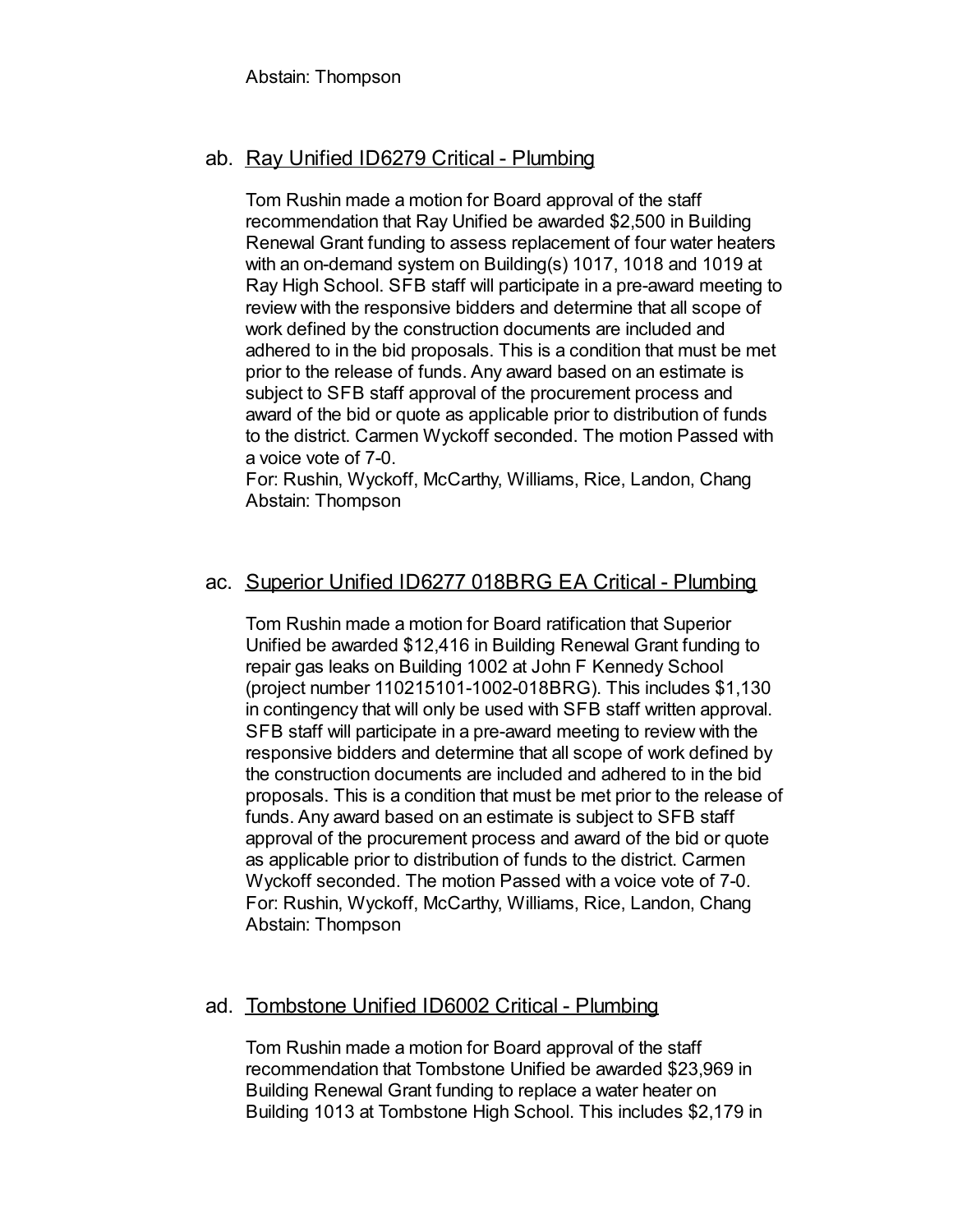contingency that will only be used with SFB staff written approval. SFB staff will participate in a pre-award meeting to review with the responsive bidders and determine that all scope of work defined by the construction documents are included and adhered to in the bid proposals. This is a condition that must be met prior to the release of funds. Any award based on an estimate is subject to SFB staff approval of the procurement process and award of the bid or quote as applicable prior to distribution of funds to the district. Carmen Wyckoff seconded. The motion Passed with a voice vote of 7-0. For: Rushin, Wyckoff, McCarthy, Williams, Rice, Landon, Chang Abstain: Thompson

## ae. Bullhead City Elementary ID6249 Critical - Special **Equipment**

Tom Rushin made a motion for Board approval of the staff recommendation that Bullhead City Elementary be awarded \$27,968 in Building Renewal Grant funding to replace the restroom partitions on Building(s) 1001, 1002 and 1005 at Desert Valley Elementary. This includes \$2,543 in contingency that will only be used with SFB staff written approval. SFB staff will participate in a pre-award meeting to review with the responsive bidders and determine that all scope of work defined by the construction documents are included and adhered to in the bid proposals. This is a condition that must be met prior to the release of funds. Any award based on an estimate is subject to SFB staff approval of the procurement process and award of the bid or quote as applicable prior to distribution of funds to the district. Carmen Wyckoff seconded. The motion Passed with a voice vote of 7-0.

For: Rushin, Wyckoff, McCarthy, Williams, Rice, Landon, Chang Abstain: Thompson

## af. Bullhead City Elementary ID6278 Critical - Special **Equipment**

Tom Rushin made a motion for Board approval of the staff recommendation that Bullhead City Elementary be awarded \$22,718 in Building Renewal Grant funding to replace the restroom partitions on Building 1005 at Fox Creek Junior High School. This includes \$2,065 in contingency that will only be used with SFB staff written approval. SFB staff will participate in a pre-award meeting to review with the responsive bidders and determine that all scope of work defined by the construction documents are included and adhered to in the bid proposals. This is a condition that must be met prior to the release of funds. Any award based on an estimate is subject to SFB staff approval of the procurement process and award of the bid or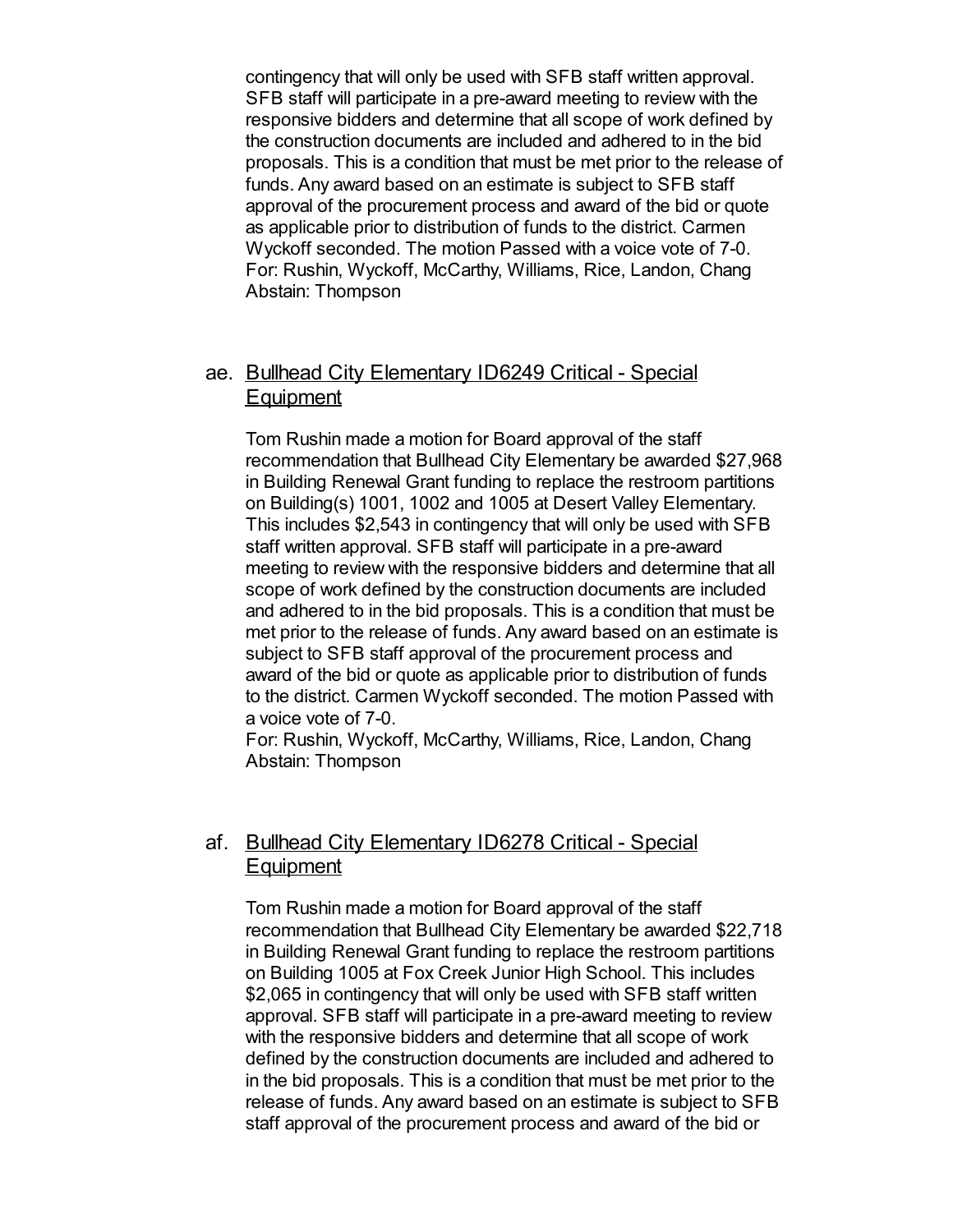quote as applicable prior to distribution of funds to the district. Carmen Wyckoff seconded. The motion Passed with a voice vote of 7-0.

For: Rushin, Wyckoff, McCarthy, Williams, Rice, Landon, Chang Abstain: Thompson

#### ag. Snowflake Unified ID5694 Critical - Special Equipment

Tom Rushin made a motion for Board approval of the staff recommendation that Snowflake Unified be awarded \$3,500 in Building Renewal Grant funding to assess the exterior doors and hardware on Building(s) 1002, 1003, 1004 and 1007 at Snowflake Junior High School. SFB staff will participate in a pre-award meeting to review with the responsive bidders and determine that all scope of work defined by the construction documents are included and adhered to in the bid proposals. This is a condition that must be met prior to the release of funds. Any award based on an estimate is subject to SFB staff approval of the procurement process and award of the bid or quote as applicable prior to distribution of funds to the district. Carmen Wyckoff seconded. The motion Passed with a voice vote of 7-0.

For: Rushin, Wyckoff, McCarthy, Williams, Rice, Landon, Chang Abstain: Thompson

## ah. Washington Elementary ID6051 047BRG EA Critical - Special Equipment

Tom Rushin made a motion for Board ratification that Washington Elementary be awarded \$31,536 in Building Renewal Grant funding to repair the failed elevator in Building 1005 at Washington Elementary School (project number 070406168-1005-047BRG). This includes \$3,000 in contingency that will only be used with SFB staff written approval. SFB staff will participate in a pre-award meeting to review with the responsive bidders and determine that all scope of work defined by the construction documents are included and adhered to in the bid proposals. This is a condition that must be met prior to the release of funds. Any award based on an estimate is subject to SFB staff approval of the procurement process and award of the bid or quote as applicable prior to distribution of funds to the district. Carmen Wyckoff seconded. The motion Passed with a voice vote of 7-0.

For: Rushin, Wyckoff, McCarthy, Williams, Rice, Landon, Chang Abstain: Thompson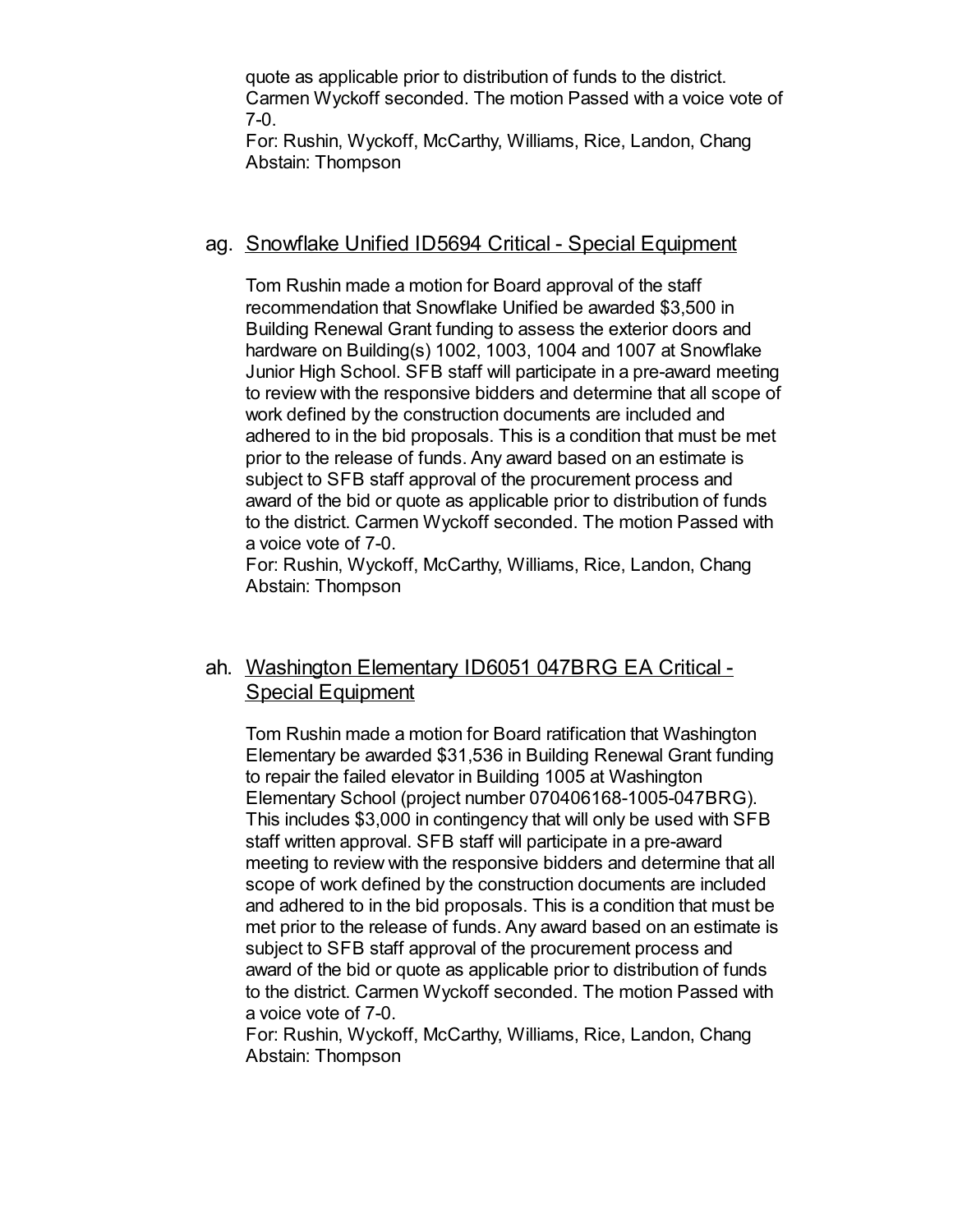# V. Director's Report

## a. Construction Cost Index Update

Staff provided a brief update on the recent change to the Construction Cost Index.

## b. Queen Creek Unified ID1216 Adjacent Ways

Carmen Wyckoff made a motion for Board validation of the Queen Creek Unified request for Adjacent Ways validation request ID1216 to construct safe ingress and egress for the new high school under construction. Sandy Williams seconded. The motion Passed with a voice vote of 8-0.

For: Wyckoff, Williams, McCarthy, Rushin, Rice, Landon, Chang, Thompson

## c. Policy Review Schedule Revised

Staff proposed a revised Policy Review Schedule. Policy numbering was corrected.

#### d. Policy Review - I. Board Governance

Staff provided a brief overview of the proposed changes to the Board Governance Policy. Tom Rushin made a motion to authorize staff to post the proposed changes on the SFB website for public comment until the next regularly scheduled Board meeting. Sandy Williams seconded. The motion Passed with a voice vote of 8-0. For: Rushin, Williams, McCarthy, Rice, Wyckoff, Landon, Chang, Thompson

## e. **HVAC Policy**

Carmen Wyckoff made a motion for staff to post this policy on the SFB website for public review. Tom Rushin seconded. The motion Passed with a voice vote of 8-0. For: Wyckoff, Rushin, McCarthy, Williams, Rice, Landon, Chang,

**Thompson** 

f. Rulemaking Update

Staff provided a brief update on Rulemaking.

VI. Reduction of Square Footage - Square Footage Reduction

The Board asked questions and discussed various aspects of the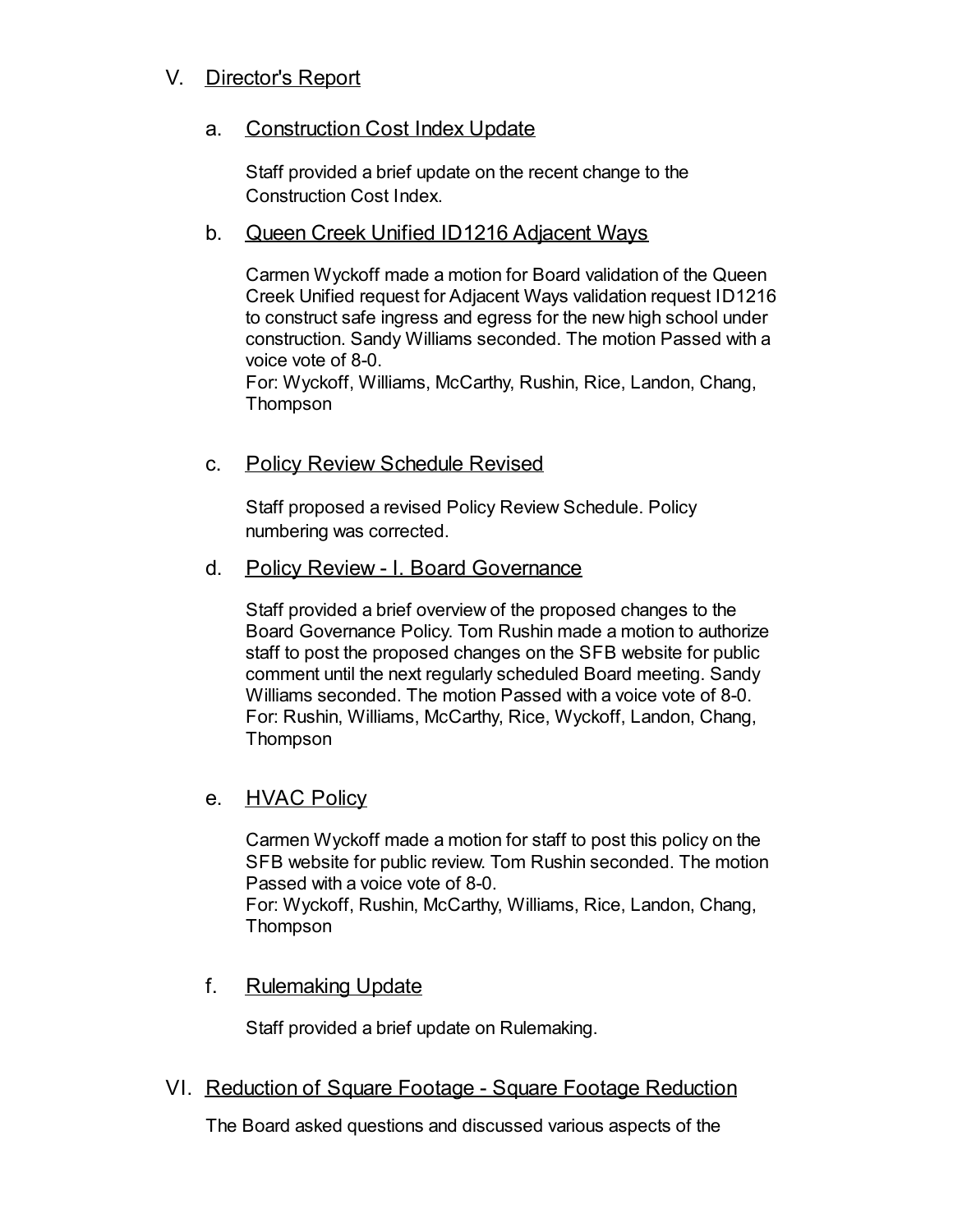request.

## a. Queen Creek Unified

Carmen Wyckoff made a motion for Board approval of the following staff recommendation for Queen Creek Unified: Approve reduction of square footage caused by demolition of Building 1004 (pending SFB staff verification of Building 1010 square footage). Halleh Landon seconded. The motion Passed with a voice vote of 8-0. For: Wyckoff, Landon, McCarthy, Rushin, Williams, Rice, Chang, Thompson

Jim Chang made a motion for the Board to table the following staff recommendation for Queen Creek Unified: Deny reconfiguration of Building 1003 to district space. Sandy Williams seconded. The motion Passed with a voice vote of 8-0.

For: Chang, Williams, McCarthy, Rushin, Rice, Wyckoff, Landon, Thompson

## VII. New Construction Requests - Capital Plan Requests

The Board asked questions and discussed various aspects of the requests.

a. Regional Overview

Capital Plans considered on this agenda are from school districts in the eastern and northern parts of Maricopa County, and from Pima County. The districts are:

Chandler Unified Nadaburg Unified Queen Creek Unified Sahuarita Unified Tanque Verde Unified Vail Unified

## b. Chandler Unified

Jim Chang made a motion for Board approval of staff recommendation that Chandler Unified be denied conceptual approval for a K-6 school for 600 students to be approved in FY21. Carmen Wyckoff seconded. The motion Passed with a voice vote of 8-0.

For: Chang, Wyckoff, McCarthy, Rushin, Williams, Rice, Landon, Thompson

c. Nadaburg Unified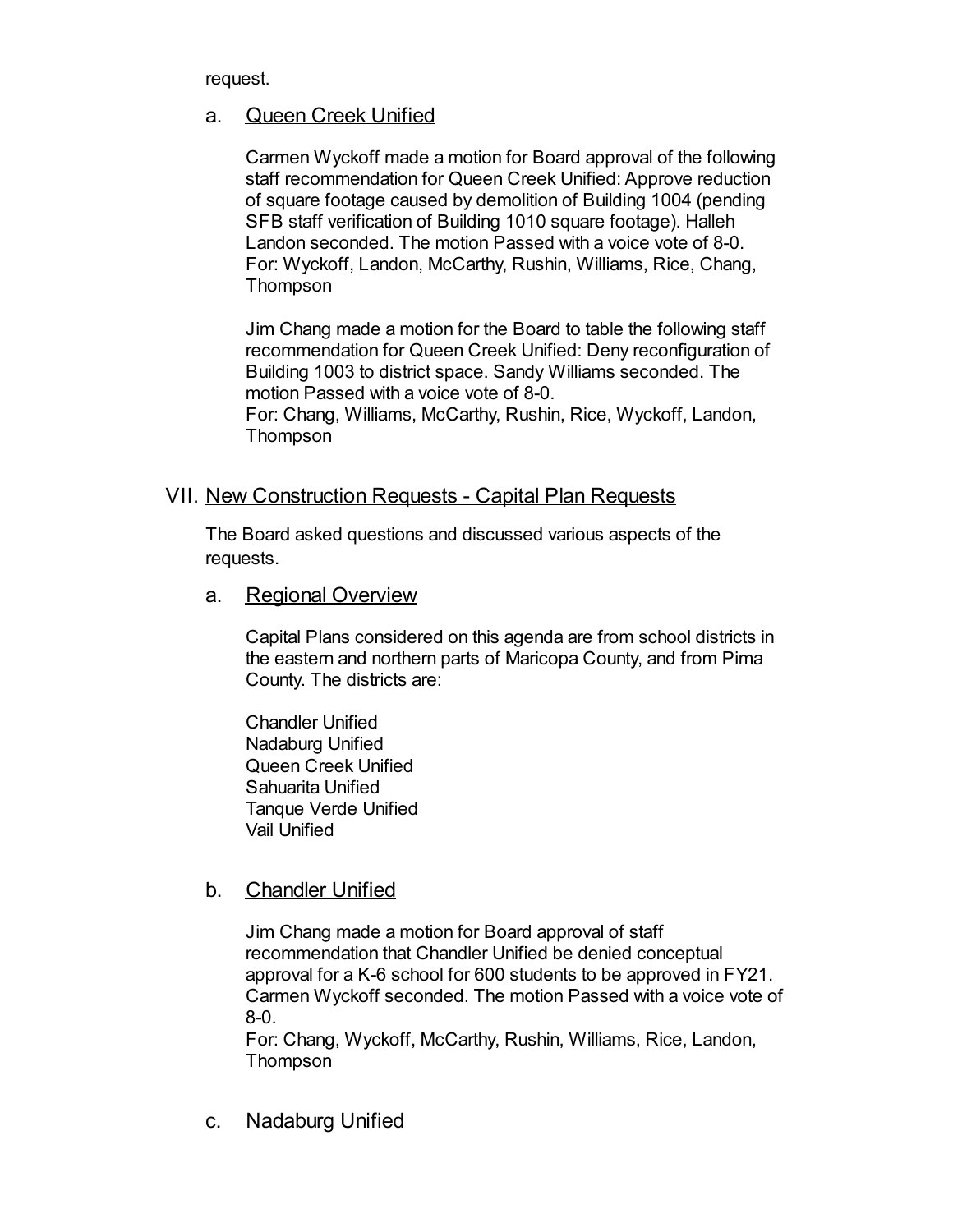Jim Chang made a motion for 1. Board approval of staff recommendation that Nadaburg Unified be conceptually approved for a K-8 school for 800 students (008N) to be approved in FY26. 2. Board approval of staff recommendation that Nadaburg Unified be conceptually approved for a geographic exception 9-12 school for 1,000 students (007N) to be approved in FY26. Carmen Wyckoff seconded. The motion Passed with a voice vote of 8-0. For: Chang, Wyckoff, McCarthy, Rushin, Williams, Rice, Landon, Thompson

## d. Queen Creek Unified

Jim Chang made a motion for 1. Board approval of staff recommendation that Queen Creek Unified be conceptually approved for a K-5 school for 750 students (016N) to be approved in FY25. 2. Board approval of staff recommendation that Queen Creek Unified be conceptually approved for a 6-8 school for 1,000 students (017N) to be approved in FY24. 3. Board approval of staff recommendation that Queen Creek Unified be conceptually approved for additional 9-12 space for 1,000 students to be approved in FY25. Carmen Wyckoff seconded. The motion Passed with a voice vote of 8-0.

For: Chang, Wyckoff, McCarthy, Rushin, Williams, Rice, Landon, **Thompson** 

## e. Sahuarita Unified

Jim Chang made a motion for 1. Board approval of staff recommendation to deny conceptual approval for a K-8 school for 750 students to be approved in FY22 for Sahuarita Unified. 2. Board approval of staff recommendation to conceptually approve a 9-12 school for 1,000 students (014N) to be approved in FY22 for Sahuarita Unified. Carmen Wyckoff seconded. The motion Passed with a voice vote of 8-0.

For: Chang, Wyckoff, McCarthy, Rushin, Williams, Rice, Landon, Thompson

## f. Tanque Verde Unified

Jim Chang made a motion for Board approval of staff recommendation that Tanque Verde Unified be conceptually approved for a 7-12 school for 100 students to be approved in FY22. Carmen Wyckoff seconded. The motion Passed with a voice vote of 8-0.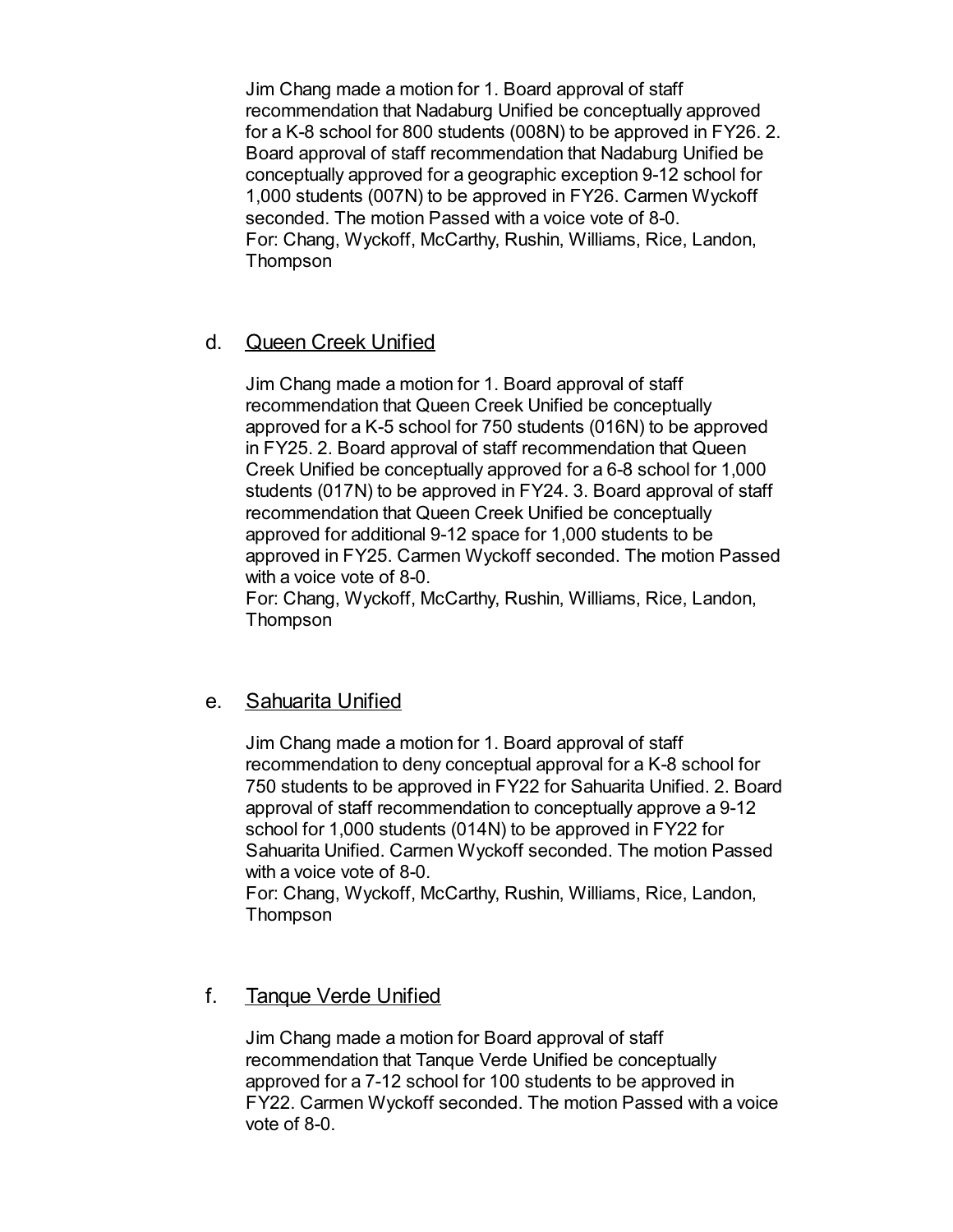For: Chang, Wyckoff, McCarthy, Rushin, Williams, Rice, Landon, **Thompson** 

## g. Vail Unified

Jim Chang made a motion for 1. Board approval of staff recommendation to conceptually approve a K-5 school for 600 students (020N) to be approved in FY20 for Vail Unified. 2. Board approval of staff recommendation to conceptually approve a 6-8 school for 650 students (021N) to be approved in FY24 for Vail Unified. 3. Board approval of staff recommendation to deny conceptual approval for a 9-12 school for 1,000 students to be approved in FY21 for Vail Unified. Carmen Wyckoff seconded. The motion Passed with a voice vote of 8-0. For: Chang, Wyckoff, McCarthy, Rushin, Williams, Rice, Landon, Thompson

## VIII.Building Renewal Grant Requests

Beginning Balance \$6,376,033 January 9, 2019 awards (\$2,588,591) Ending Balance \$3,787,442

331 projects in design. 860 projects in construction. Project closeouts \$277,538

a. Consideration and possible vote to accept, reject or modify Building Renewal Grant Requests - Supplemental Award

The Board asked questions and discussed various aspects of the requests.

• Casa Grande Elementary 054BRG Critical - Gen Ren

Sandy Williams made a motion for Board approval of the staff recommendation that Casa Grande Elementary project number 110404102-9999-054BRG be classified as Critical and that monies for construction will be awarded when the Building Renewal Grant fund has sufficient funds, which may include receiving supplemental funding or priority during the following fiscal year. Carmen Wyckoff seconded. The motion Passed with a voice vote of 8-0.

For: Williams, Wyckoff, McCarthy, Rushin, Rice, Landon, Chang, Thompson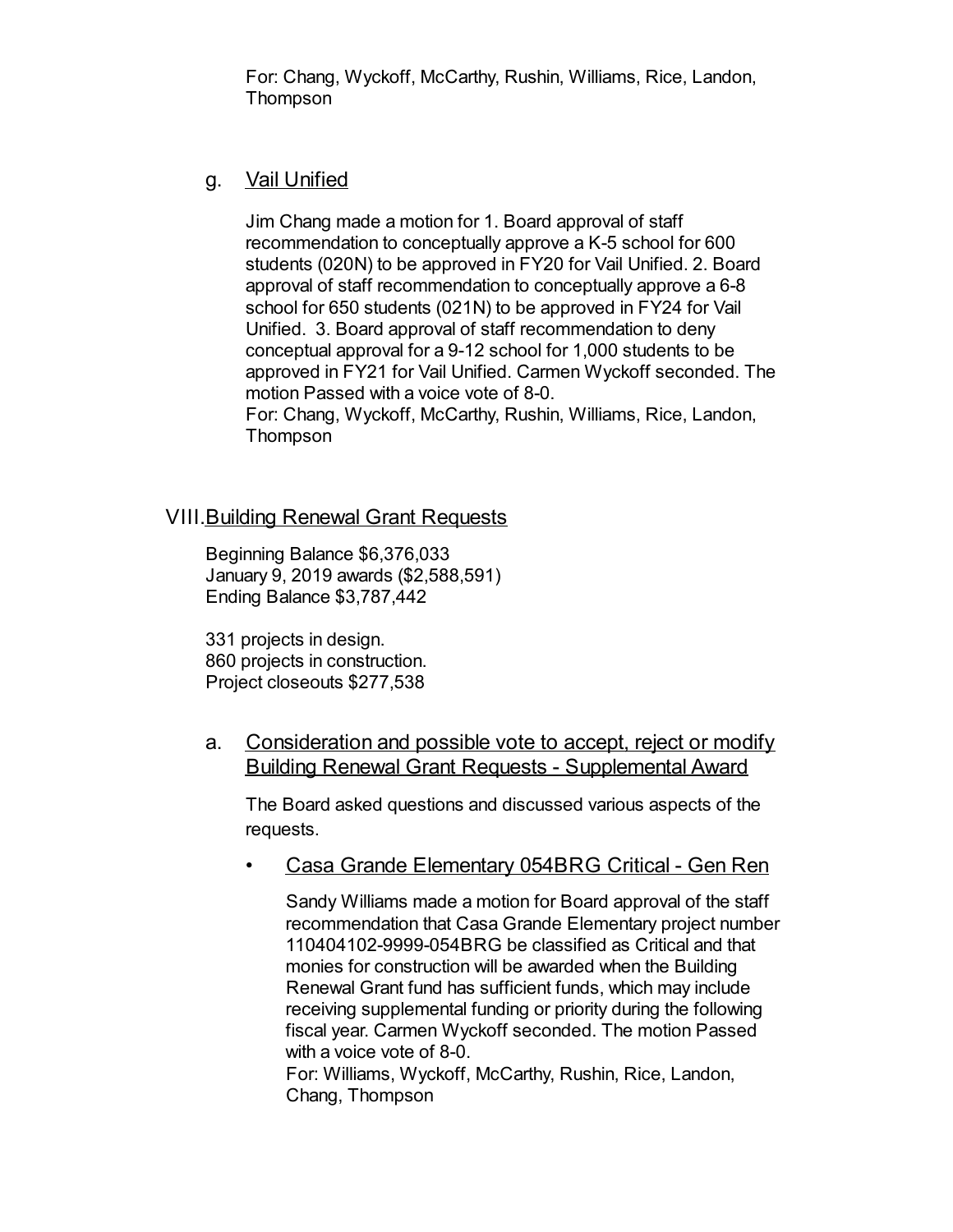## • Higley Unified 019BRG Critical - Gen Ren

Sandy Williams made a motion for Board approval of the staff recommendation that Higley Unified be awarded an additional \$105,780 in Building Renewal Grant funding for professional design services to weatherize the roofing and wall systems and correct site drainage at Coronado Elementary School (Higley Traditional Elementary School was incorrectly read at the Board meeting) (project number 070260102-1001-019BRG). SFB staff will participate in a pre-award meeting to review with the responsive bidders and determine that all scope of work defined by the construction documents are included and adhered to in the bid proposals. This is a condition that must be met prior to the release of funds. Any award based on an estimate is subject to SFB staff approval of the procurement process and award of the bid or quote as applicable prior to distribution of funds to the district. Carmen Wyckoff seconded. The motion Passed with a voice vote of 8-0. For: Williams, Wyckoff, McCarthy, Rushin, Rice, Landon, Chang, Thompson

## • Higley Unified 024BRG Critical - Gen Ren

Sandy Williams made a motion for Board approval of the staff recommendation that Higley Unified be awarded an additional \$130,200 in Building Renewal Grant funding for professional design services to weatherize roofing and walls at San Tan Elementary School (project number 070260103-1001- 024BRG). SFB staff will participate in a pre-award meeting to review with the responsive bidders and determine that all scope of work defined by the construction documents are included and adhered to in the bid proposals. This is a condition that must be met prior to the release of funds. Any award based on an estimate is subject to SFB staff approval of the procurement process and award of the bid or quote as applicable prior to distribution of funds to the district. Carmen Wyckoff seconded. The motion Passed with a voice vote of 8-0. For: Williams, Wyckoff, McCarthy, Rushin, Rice, Landon, Chang, Thompson

## • Solomon Elementary 009BRG Critical - Gen Ren

Sandy Williams made a motion for Board approval of the staff recommendation that Solomon Elementary be awarded an additional \$40,805 in Building Renewal Grant funding to correct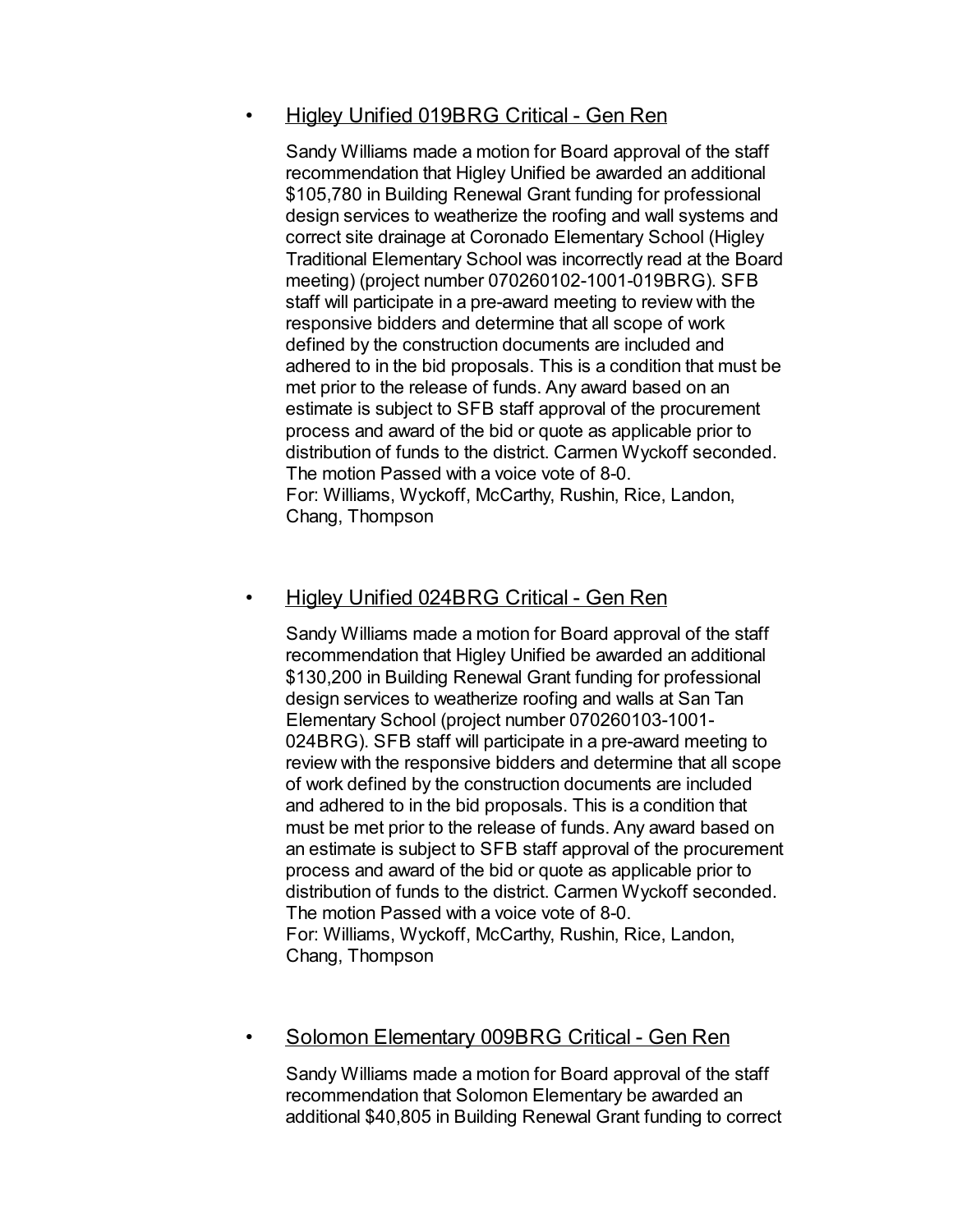structural issues on Building 1006 at Solomon Elementary School (project number 050305101-1006-009BRG). This includes \$5,000 in contingency that will only be used with SFB staff written approval. SFB staff will participate in a pre-award meeting to review with the responsive bidders and determine that all scope of work defined by the construction documents are included and adhered to in the bid proposals. This is a condition that must be met prior to the release of funds. Any award based on an estimate is subject to SFB staff approval of the procurement process and award of the bid or quote as applicable prior to distribution of funds to the district. Carmen Wyckoff seconded. The motion Passed with a voice vote of 8-  $\overline{0}$ .

For: Williams, Wyckoff, McCarthy, Rushin, Rice, Landon, Chang, Thompson

#### • Cartwright Elementary 015BRG Critical - Roofing

Sandy Williams made a motion for Board approval of the staff recommendation that Cartwright Elementary be awarded an additional \$17,450 in Building Renewal Grant funding for professional design services including HCM testing to re-coat and replacement of roofing on Buildings 1006, 1007, 1011, 1012, 1013 and 1014 at John F Long School (project number 070483103-9999-015BRG). SFB staff will participate in a preaward meeting to review with the responsive bidders and determine that all scope of work defined by the construction documents are included and adhered to in the bid proposals. This is a condition that must be met prior to the release of funds. Any award based on an estimate is subject to SFB staff approval of the procurement process and award of the bid or quote as applicable prior to distribution of funds to the district. Carmen Wyckoff seconded. The motion Passed with a voice vote of 8-0.

For: Williams, Wyckoff, McCarthy, Rushin, Rice, Landon, Chang, Thompson

## • Cartwright Elementary 018BRG Critical - Roofing

Sandy Williams made a motion for Board approval of the staff recommendation that Cartwright Elementary be awarded an additional \$27,095 in Building Renewal Grant funding for professional design services including HCM testing to replace and re-coat roofing on Buildings 1001 through 1007 at Glenn L Downs School (project number 070483102-9999-018BRG). SFB staff will participate in a pre-award meeting to review with the responsive bidders and determine that all scope of work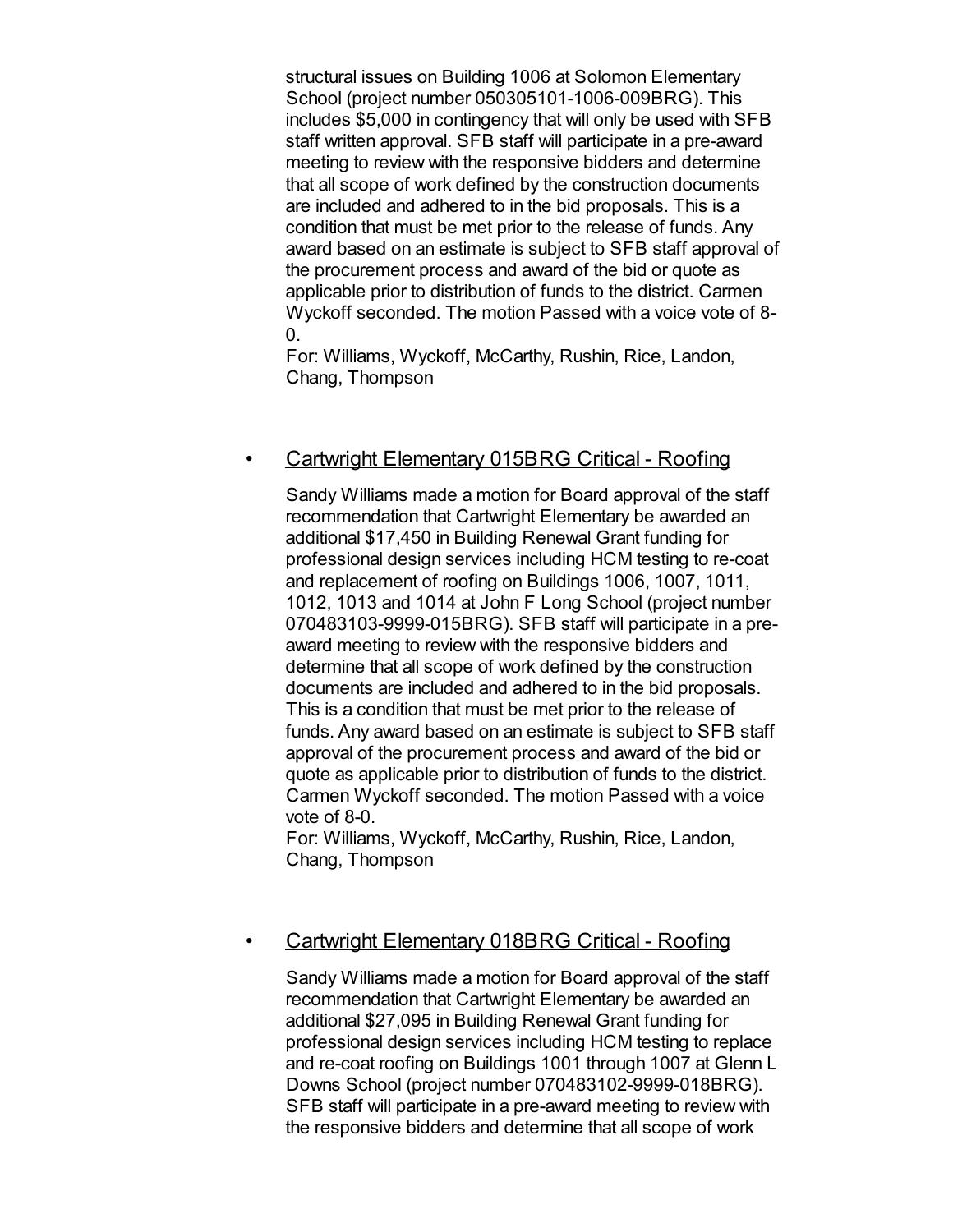defined by the construction documents are included and adhered to in the bid proposals. This is a condition that must be met prior to the release of funds. Any award based on an estimate is subject to SFB staff approval of the procurement process and award of the bid or quote as applicable prior to distribution of funds to the district. Carmen Wyckoff seconded. The motion Passed with a voice vote of 8-0. For: Williams, Wyckoff, McCarthy, Rushin, Rice, Landon, Chang, Thompson

## • Cartwright Elementary 026BRG Critical - Roofing

Sandy Williams made a motion for Board approval of the staff recommendation that Cartwright Elementary be awarded an additional \$23,950 in Building Renewal Grant funding for professional design services including HCM testing to replace and re-coat roofing campus wide at Byron A Barry Elementary School (project number 070483117-9999-026BRG). SFB staff will participate in a pre-award meeting to review with the responsive bidders and determine that all scope of work defined by the construction documents are included and adhered to in the bid proposals. This is a condition that must be met prior to the release of funds. Any award based on an estimate is subject to SFB staff approval of the procurement process and award of the bid or quote as applicable prior to distribution of funds to the district. Carmen Wyckoff seconded. The motion Passed with a voice vote of 8-0. For: Williams, Wyckoff, McCarthy, Rushin, Rice, Landon, Chang, Thompson

## • Payson Unified 012BRG Critical - Roofing

Sandy Williams made a motion for Board approval of the staff recommendation that Payson Unified be awarded an additional \$11,500 in Building Renewal Grant funding for professional design services to replace the roofing on Building 1019 at Payson High School (project number 040210201-1019- 012BRG). SFB staff will participate in a pre-award meeting to review with the responsive bidders and determine that all scope of work defined by the construction documents are included and adhered to in the bid proposals. This is a condition that must be met prior to the release of funds. Any award based on an es??mate is subject to SFB staff approval of the procurement process and award of the bid or quote as applicable prior to distribution of funds to the district. Carmen Wyckoff seconded. The motion Passed with a voice vote of 8- 0.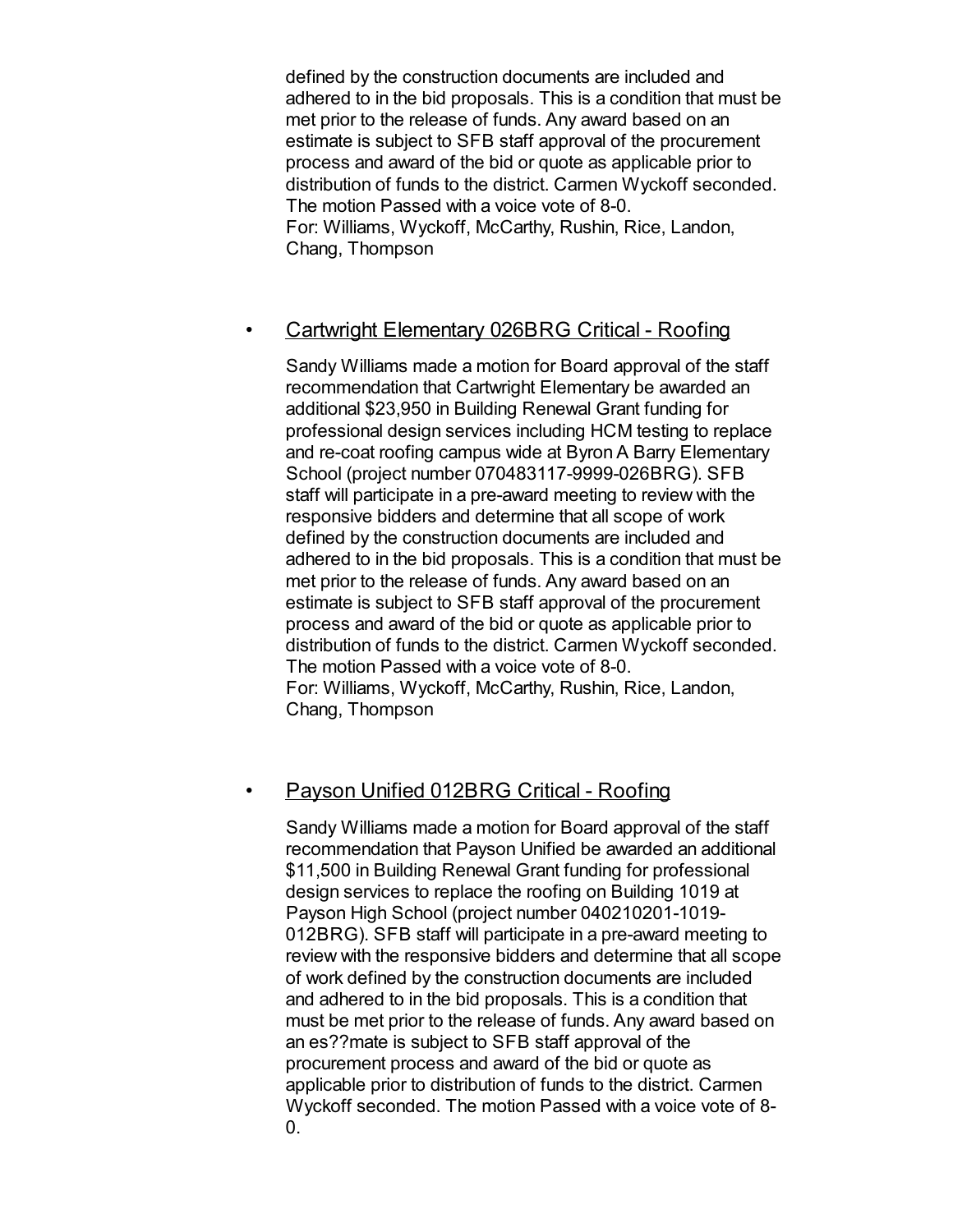For: Williams, Wyckoff, McCarthy, Rushin, Rice, Landon, Chang, Thompson

## • Globe Unified 008BRG Critical - Surfaces

Sandy Williams made a motion for Board approval of the staff recommendation that Globe Unified be awarded an additional \$36,900 in Building Renewal Grant funding for professional design services to correct site drainage at High Desert Middle school (project number 040201105-1001-008BRG). SFB staff will participate in a pre-award meeting to review with the responsive bidders and determine that all scope of work defined by the construction documents are included and adhered to in the bid proposals. This is a condition that must be met prior to the release of funds. Any award based on an estimate is subject to SFB staff approval of the procurement process and award of the bid or quote as applicable prior to distribution of funds to the district. Carmen Wyckoff seconded. The motion Passed with a voice vote of 8-0. For: Williams, Wyckoff, McCarthy, Rushin, Rice, Landon, Chang, Thompson

## • Nogales Unified 026BRG Critical - Surfaces

Sandy Williams made a motion for Board approval of the staff recommendation that Nogales Unified project number 120201108-1001-026BRG be classified as Critical and that monies for construction will be awarded when the Building Renewal Grant fund has sufficient funds, which may include receiving supplemental funding or priority during the following fiscal year. Carmen Wyckoff seconded. The motion Passed with a voice vote of 8-0.

For: Williams, Wyckoff, McCarthy, Rushin, Rice, Landon, Chang, Thompson

## • Nogales Unified 027BRG Critical - Surfaces

Sandy Williams made a motion for Board approval of the staff recommendation that Nogales Unified project number 120201210-9999-027BRG be classified as Critical and that monies for construction will be awarded when the Building Renewal Grant fund has sufficient funds, which may include receiving supplemental funding or priority during the following fiscal year. Carmen Wyckoff seconded. The motion Passed with a voice vote of 8-0.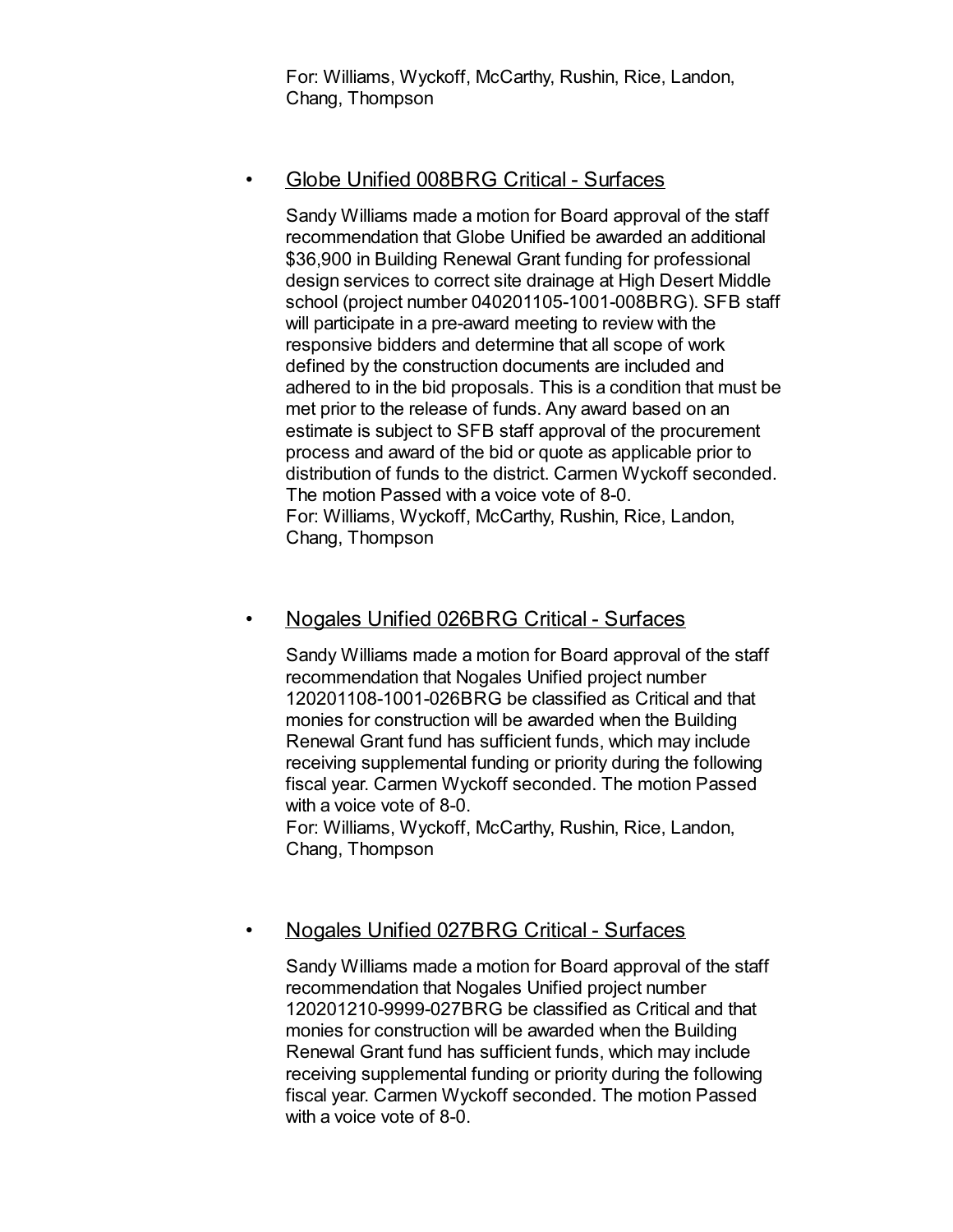For: Williams, Wyckoff, McCarthy, Rushin, Rice, Landon, Chang, Thompson

## • Palo Verde Elementary 031BRG Critical - Surfaces

Sandy Williams made a motion for Board approval of the staff recommendation that Palo Verde Elementary be awarded an additional \$70,986 in Building Renewal Grant funding to correct site drainage at Palo Verde Elementary School (project number 070449101-9999-031BRG). This includes \$6,000 in contingency that will only be used with SFB staff written approval. SFB staff will participate in a pre-award meeting to review with the responsive bidders and determine that all scope of work defined by the construction documents are included and adhered to in the bid proposals. This is a condition that must be met prior to the release of funds. Any award based on an estimate is subject to SFB staff approval of the procurement process and award of the bid or quote as applicable prior to distribution of funds to the district. Carmen Wyckoff seconded. The motion Passed with a voice vote of 8-0. For: Williams, Wyckoff, McCarthy, Rushin, Rice, Landon, Chang, Thompson

## • Wickenburg Unified 015BRG Critical - Surfaces

Sandy Williams made a motion for Board approval of the staff recommendation that Wickenburg Unified be awarded an additional \$28,625 in Building Renewal Grant funding for professional design services to weatherize the exterior walls of Buildings 1015 through 1023 (Buildings 1015 through 1025 were erroneously read at the meeting) at Wickenburg High School (project number 070209201-9999-015BRG). SFB staff will participate in a pre-award meeting to review with the responsive bidders and determine that all scope of work defined by the construction documents are included and adhered to in the bid proposals. This is a condition that must be met prior to the release of funds. Any award based on an estimate is subject to SFB staff approval of the procurement process and award of the bid or quote as applicable prior to distribution of funds to the district. Carmen Wyckoff seconded. The motion Passed with a voice vote of 8-0. For: Williams, Wyckoff, McCarthy, Rushin, Rice, Landon, Chang, Thompson

• Agua Fria Union 013BRG Critical - HVAC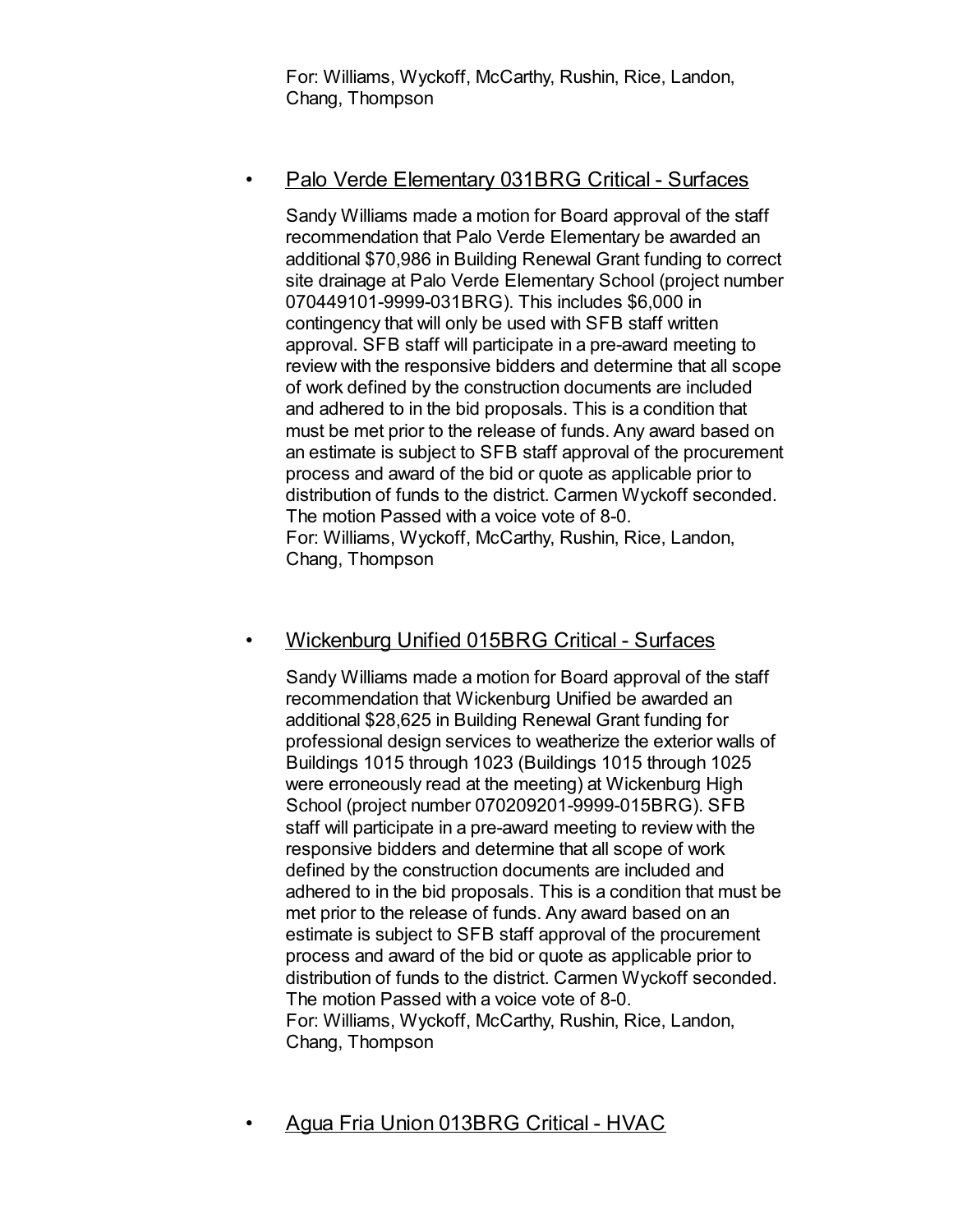Sandy Williams made a motion for Board approval of the staff recommendation that Agua Fria Union be awarded an additional \$222,816 in Building Renewal Grant funding to purchase long lead items to replace two 400-ton cooling towers serving Desert Edge High School (project number 070516203-9999- 013BRG). This includes \$20,000 in contingency that will only be used with SFB staff written approval. SFB staff will participate in a pre-award meeting to review with the responsive bidders and determine that all scope of work defined by the construction documents are included and adhered to in the bid proposals. This is a condition that must be met prior to the release of funds. Any award based on an estimate is subject to SFB staff approval of the procurement process and award of the bid or quote as applicable prior to distribution of funds to the district. Carmen Wyckoff seconded. The motion Passed with a voice vote of 8-0.

For: Williams, Wyckoff, McCarthy, Rushin, Rice, Landon, Chang, Thompson

## • Balsz Elementary 006BRG Critical - HVAC

Sandy Williams made a motion for Board approval of the staff recommendation that Balsz Elementary be awarded an additional \$242,000 in Building Renewal Grant funding for long lead items to replace the fan coil units at Griffith Elementary School (project number 070431103-9999-006BRG). This includes \$22,000 in contingency that will only be used with SFB staff written approval. SFB staff will participate in a pre-award meeting to review with the responsive bidders and determine that all scope of work defined by the construction documents are included and adhered to in the bid proposals. This is a condition that must be met prior to the release of funds. Any award based on an estimate is subject to SFB staff approval of the procurement process and award of the bid or quote as applicable prior to distribution of funds to the district. Carmen Wyckoff seconded. The motion Passed with a voice vote of 8- 0.

For: Williams, Wyckoff, McCarthy, Rushin, Rice, Landon, Chang, Thompson

## • Globe Unified 009BRG Critical - HVAC

Sandy Williams made a motion for Board approval of the staff recommendation that Globe Unified be awarded an additional \$132,703 in Building Renewal Grant funding to replace a fan coil with gas packaged system on Building 1006 at Globe High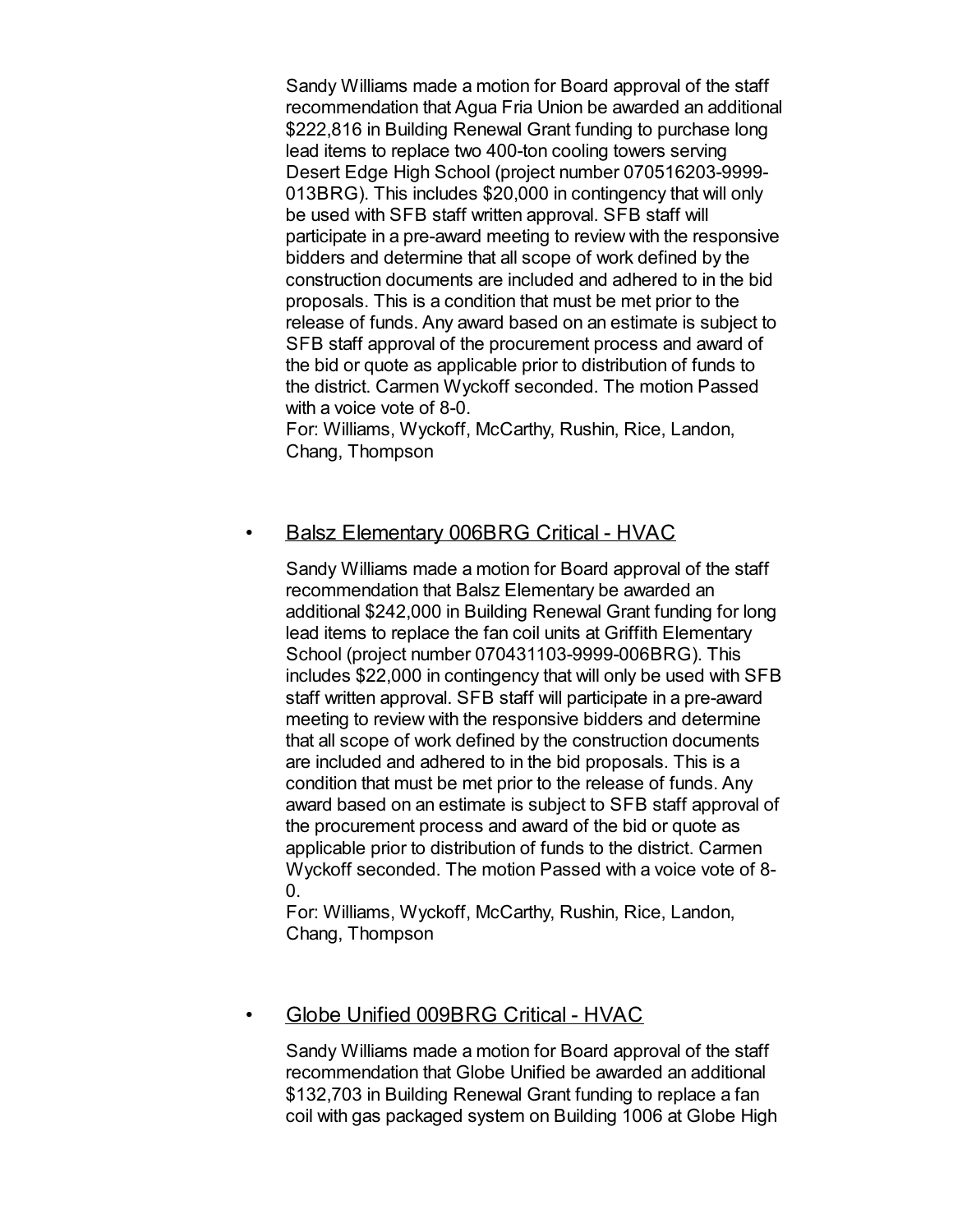School (project number 040201004-1006-009BRG). This includes \$12,000 in contingency that will only be used with SFB staff written approval. SFB staff will participate in a pre-award meeting to review with the responsive bidders and determine that all scope of work defined by the construction documents are included and adhered to in the bid proposals. This is a condition that must be met prior to the release of funds. Any award based on an estimate is subject to SFB staff approval of the procurement process and award of the bid or quote as applicable prior to distribution of funds to the district. Carmen Wyckoff seconded. The motion Passed with a voice vote of 8- 0.

For: Williams, Wyckoff, McCarthy, Rushin, Rice, Landon, Chang, Thompson

#### • Lake Havasu Unified 081BRG Critical - HVAC

Sandy Williams made a motion for Board approval of the staff recommendation that Lake Havasu Unified be awarded an additional \$758,230 in Building Renewal Grant funding for option (2) to replace the chiller serving Building 1001 at Smoketree Elementary School (project number 080201101- 1001-081BRG). This includes \$50,000 in contingency that will only be used with SFB staff written approval. This award is contingent upon SFB receipt of a district governing board resolution to contribute \$200,000 for option (2) ground level installation. SFB staff will participate in a pre-award meeting to review with the responsive bidders and determine that all scope of work defined by the construction documents are included and adhered to in the bid proposals. This is a condition that must be met prior to the release of funds. Any award based on an estimate is subject to SFB staff approval of the procurement process and award of the bid or quote as applicable prior to distribution of funds to the district. Carmen Wyckoff seconded. The motion Passed with a voice vote of 8-0. For: Williams, Wyckoff, McCarthy, Rushin, Rice, Landon, Chang, Thompson

b. Consideration and possible vote to accept, reject or modify Building Renewal Grant Requests - Construction Award

The Board asked questions and discussed various aspects of the request.

• Tucson Unified ID6269 Critical - Special Systems

Tom Rushin made a motion for Board approval of the staff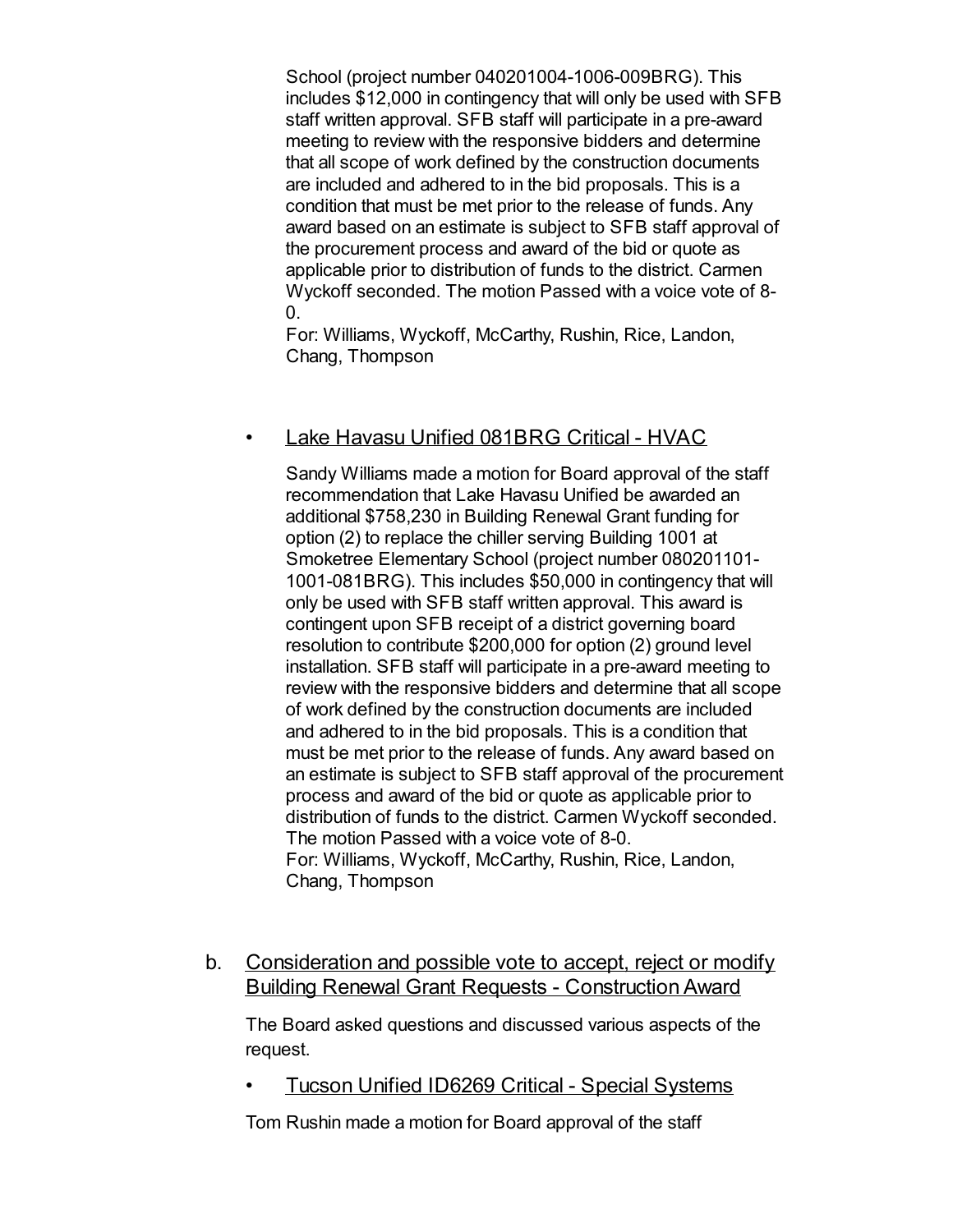recommendation that Tucson Unified be awarded \$275,285 in Building Renewal Grant funding to replace the fire alarm system at Gridley Middle School. This includes \$25,026 in contingency that will only be used with SFB staff written approval. SFB staff will participate in a pre-award meeting to review with the responsive bidders and determine that all scope of work defined by the construction documents are included and adhered to in the bid proposals. This is a condition that must be met prior to the release of funds. Any award based on an estimate is subject to SFB staff approval of the procurement process and award of the bid or quote as applicable prior to distribution of funds to the district. Carmen Wyckoff seconded. The motion Passed with a voice vote of 8-0. For: Rushin, Wyckoff, McCarthy, Williams, Rice, Landon, Chang, Thompson

c. Consideration and possible vote to accept, reject or modify Building Renewal Grant Requests - Design Award

The Board asked questions and discussed various aspects of the requests.

• Agua Fria Union ID4105 Critical - Roofing

Tom Rushin made a motion for Board approval of the staff recommendation that Agua Fria Union be awarded \$54,220 in Building Renewal Grant funding for professional design services to replace and/or rehabilitate the roofs on Building(s) 1001 through 1009, 1013, 1014 and 1015 at Millennium High School. SFB staff will participate in a pre-award meeting to review with the responsive bidders and determine that all scope of work defined by the construction documents are included and adhered to in the bid proposals. This is a condition that must be met prior to the release of funds. Any award based on an estimate is subject to SFB staff approval of the procurement process and award of the bid or quote as applicable prior to distribution of funds to the district. Carmen Wyckoff seconded. The motion Passed with a voice vote of 8-0. For: Rushin, Wyckoff, McCarthy, Williams, Rice, Landon, Chang, Thompson

## • Mesa Unified ID6228 Critical - Roofing

Halleh Landon made a motion for Board approval of the staff recommendation that Mesa Unified be awarded \$35,260 in Building Renewal Grant funding for professional design services to replace the roof on Building 1014 at Carson Junior High School. SFB staff will participate in a pre-award meeting to review with the responsive bidders and determine that all scope of work defined by the construction documents are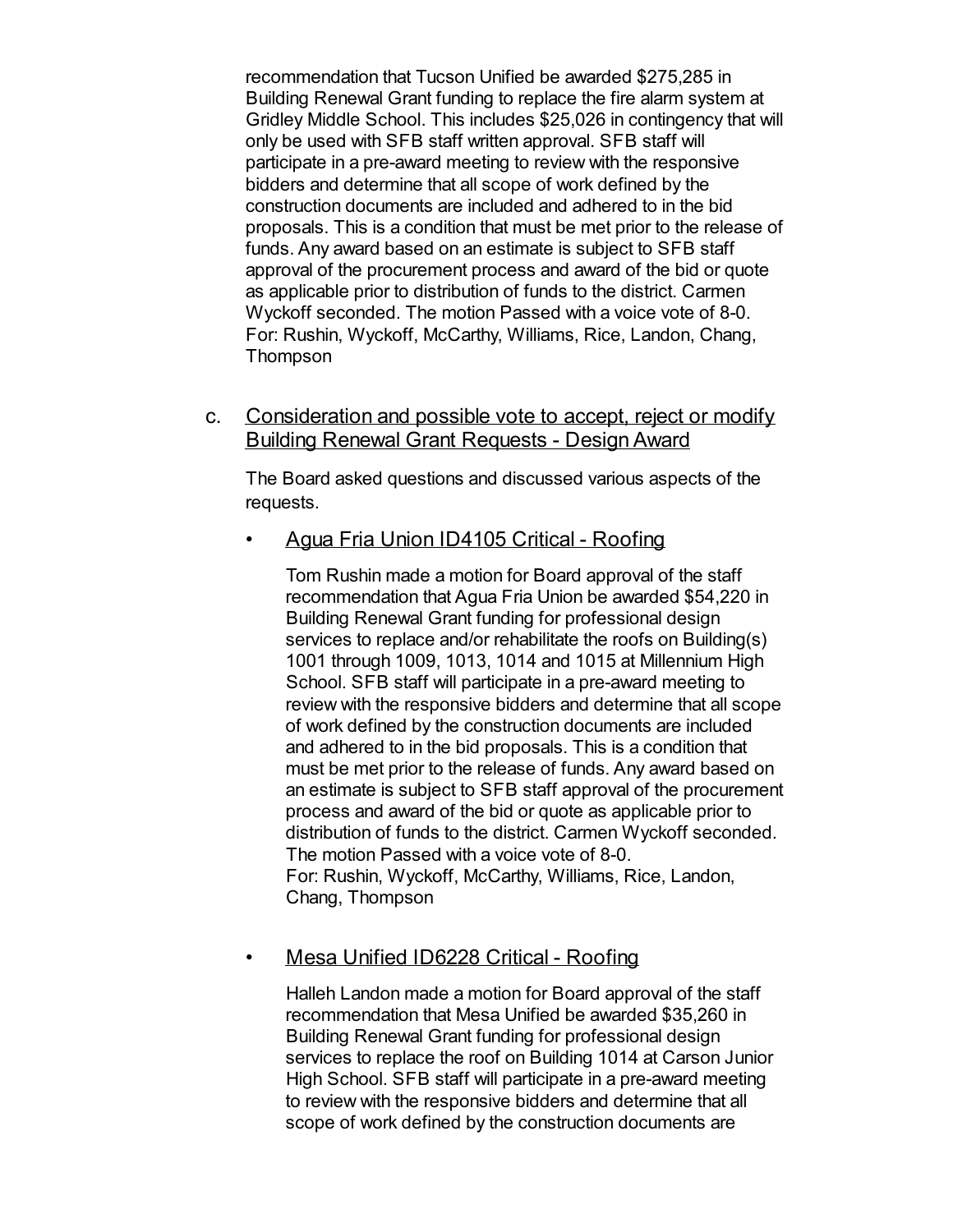included and adhered to in the bid proposals. This is a condition that must be met prior to the release of funds. Any award based on an estimate is subject to SFB staff approval of the procurement process and award of the bid or quote as applicable prior to distribution of funds to the district. Carmen Wyckoff seconded. The motion Passed with a voice vote of 7-  $\overline{0}$ .

For: Landon, Wyckoff, McCarthy, Rushin, Williams, Rice, Chang Abstain: Thompson

## • Mesa Unified ID6257 Critical - Roofing

Halleh Landon made a motion for Board approval of the staff recommendation that Mesa Unified be awarded \$49,650 in Building Renewal Grant funding for professional design services to replace the roof on Building 1014 at Patterson Elementary. SFB staff will participate in a pre-award meeting to review with the responsive bidders and determine that all scope of work defined by the construction documents are included and adhered to in the bid proposals. This is a condition that must be met prior to the release of funds. Any award based on an estimate is subject to SFB staff approval of the procurement process and award of the bid or quote as applicable prior to distribution of funds to the district. Carmen Wyckoff seconded. The motion Passed with a voice vote of 7-0. For: Landon, Wyckoff, McCarthy, Rushin, Williams, Rice, **Chang** Abstain: Thompson

## • Kirkland Elementary ID6035 Critical - Surfaces

Tom Rushin made a motion for Board approval of the staff recommendation that Kirkland Elementary be awarded \$66,424 in Building Renewal Grant funding for a site drainage assessment and design at Kirkland Elementary School. SFB staff will participate in a pre-award meeting to review with the responsive bidders and determine that all scope of work defined by the construction documents are included and adhered to in the bid proposals. This is a condition that must be met prior to the release of funds. Any award based on an estimate is subject to SFB staff approval of the procurement process and award of the bid or quote as applicable prior to distribution of funds to the district. Carmen Wyckoff seconded. The motion Passed with a voice vote of 8-0. For: Rushin, Wyckoff, McCarthy, Williams, Rice, Landon, Chang, Thompson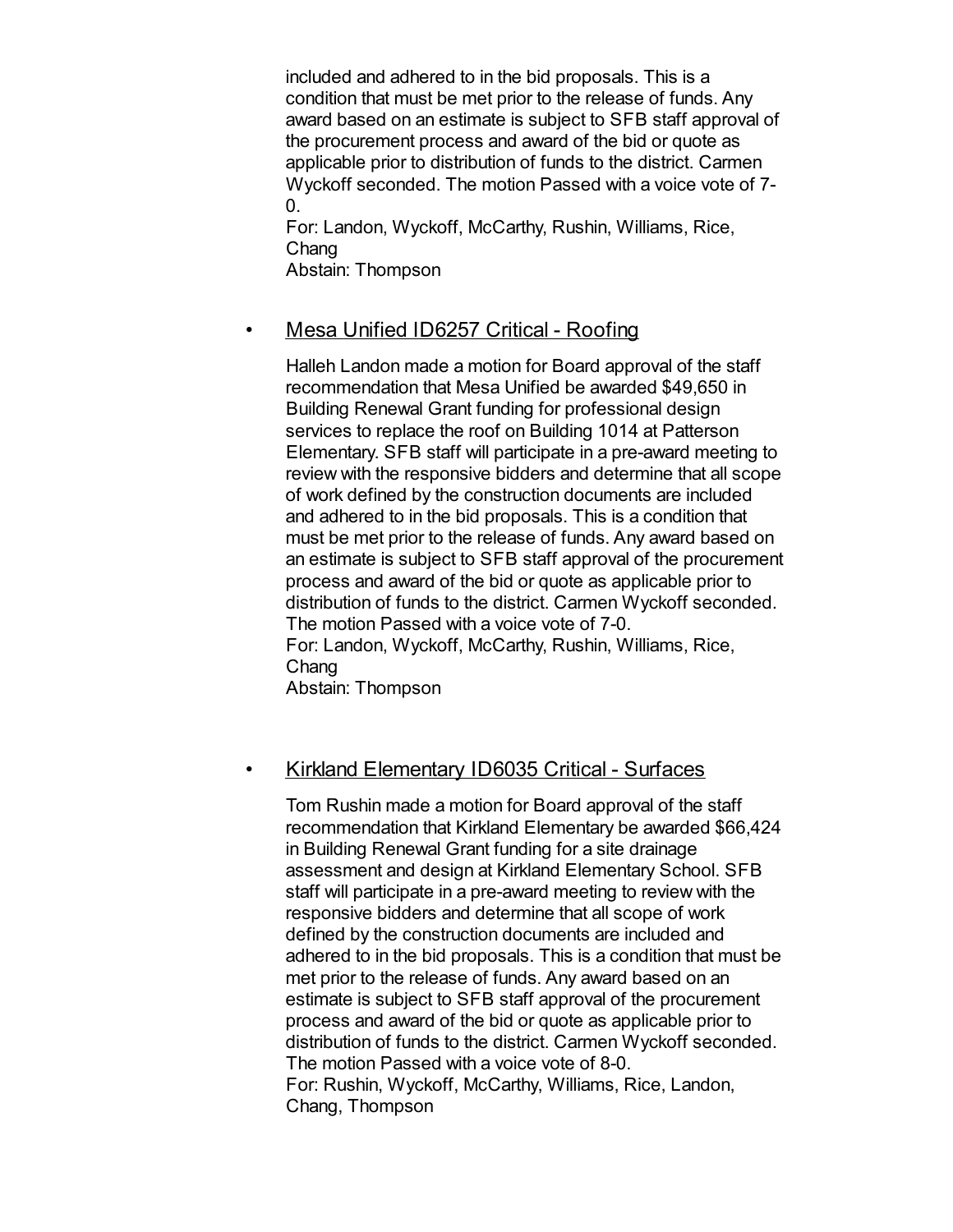## IX. Land Requests

The Board asked questions and discussed various aspects of the request.

a. Littleton Elementary

Carmen Wyckoff made a motion for Board approval of Steps I, II and III of the Land Acquisition process for a donation of real property, 21 acres located 1,270.00 ± feet east of the southeast corner of Broadway Road and El Mirage Road in Avondale, Arizona, to be used for construction of a K-8 school (project number 070465000-9999-012L). The approval is contingency upon a favorable review by the State Historic Preservation Office. This includes a 20% donation factor of \$620,000 to be funded at the commencement of construction of the educational facility. Halleh Landon seconded. The motion Passed with a voice vote of 8-0. For: Wyckoff, Landon, McCarthy, Rushin, Williams, Rice, Chang, Thompson

## X. Guideline Exception Request

The Board asked questions and discussed various aspects of the request.

a. Queen Creek Unified Bond School ES 6

Halleh Landon made a motion for Board approval of Queen Creek Unified's request for exception to Minimum Adequacy Guidelines R7-6-212(A), R7-6-221(A)(4), and R7-6-221(A)(5) for bond-funded school known as ES 6. Carmen Wyckoff seconded. The motion Passed with a voice vote of 8-0. For: Landon, Wyckoff, McCarthy, Rushin, Williams, Rice, Chang, Thompson

## XI. Board Member Summary of Current Events

The Board did not provide a summary of current events.

## XII. Future Agenda Items

The Board requested an update on the Volkswagen settlement.

## XIII.Public Comment

No public comment was received.

## XIV.Adjournment